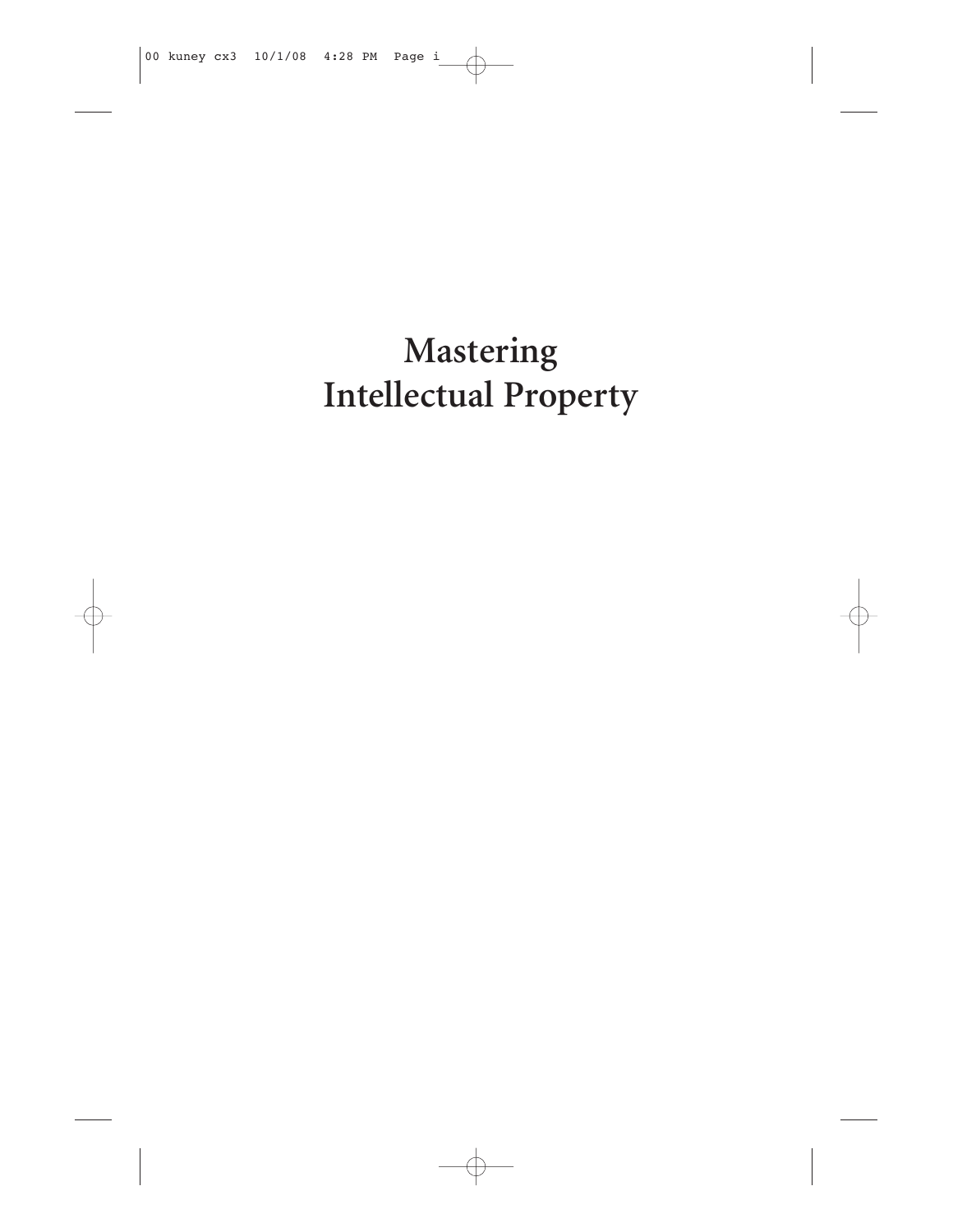**Carolina Academic Press Mastering Series** Russell Weaver, Series Editor

> **Mastering Bankruptcy** George W. Kuney

**Mastering Civil Procedure** David Charles Hricik

**Mastering Corporations & Other Business Entities** Lee Harris

**Mastering Criminal Law** Ellen S. Podgor, Peter J. Henning, Neil P. Cohen

> **Mastering Evidence** Ronald W. Eades

**Mastering Intellectual Property** George W. Kuney, Donna C. Looper

**Mastering Legal Analysis and Communication** David T. Ritchie

**Mastering Negotiable Instruments (UCC Articles 3 and 4) and Other Payment Systems** Michael D. Floyd

> **Mastering Products Liability** Ronald W. Eades

**Mastering Professional Responsibility** Grace Giesel

**Mastering Secured Transactions** Richard H. Nowka

**Mastering Statutory Interpretation** Linda D. Jellum

**Mastering Tort Law** Russell L. Weaver, John H. Bauman, Ronald W. Eades, Andrew R. Klein, Edward C. Martin, Paul J. Zwier II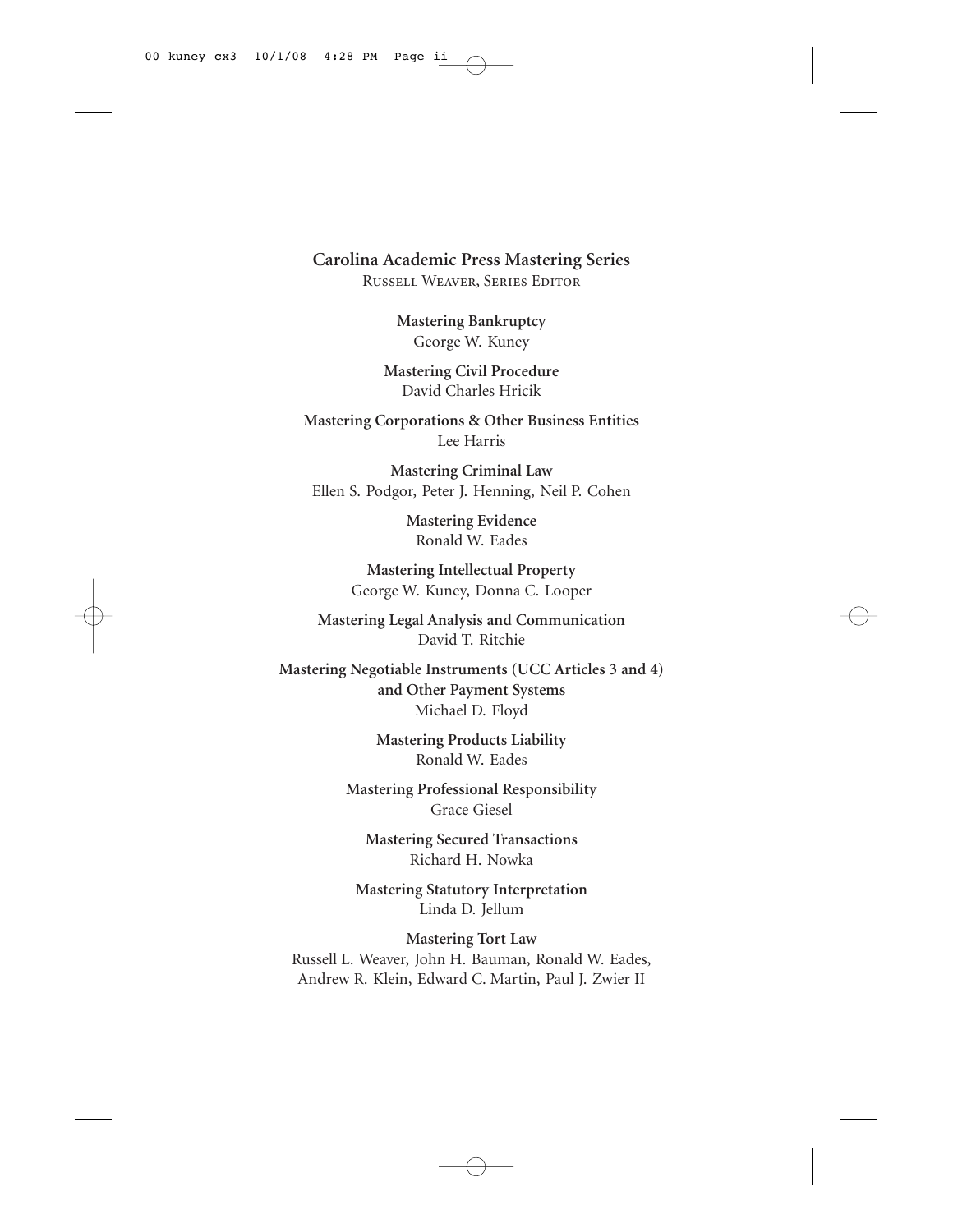## **Mastering Intellectual Property**

#### **George W. Kuney**

W.P. TOMS PROFESSOR OF LAW AND THE DIRECTOR OF THE James L. Clayton Center for Entrepreneurial Law University of Tennessee College of Law

#### **Donna C. Looper**

Adjunct Professor of Law University of Tennessee College of Law

> Carolina Academic Press Durham, North Carolina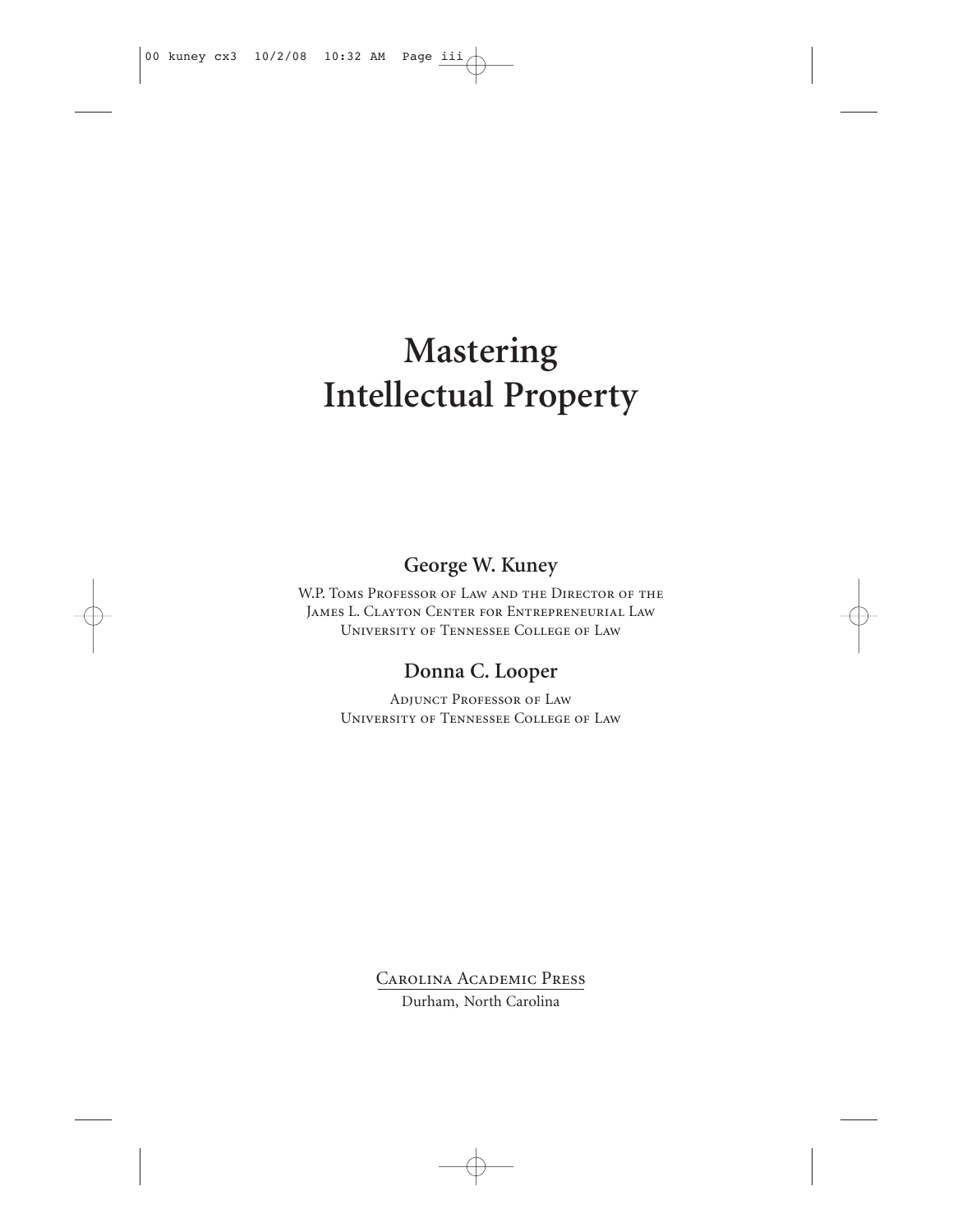Copyright © 2009 George W. Kuney Donna C. Looper All Rights Reserved

#### **Library of Congress Cataloging in Publication Data**

Kuney, George W.

Mastering intellectual property / George W. Kuney and Donna C. Looper. p. cm. -- (Carolina Academic Press mastering series) Includes index. ISBN 978-1-59460-392-1 (alk. paper) 1. Intellectual property--United States. I. Looper, Donna C. II. Title. III. Series.

KF2979.K86 2008 346.7304'8--dc22

2008035092

Carolina Academic Press 700 Kent Street Durham, NC 27701 Telephone (919) 489-7486 Fax (919) 493-5668 www.cap-press.com

Printed in the United States of America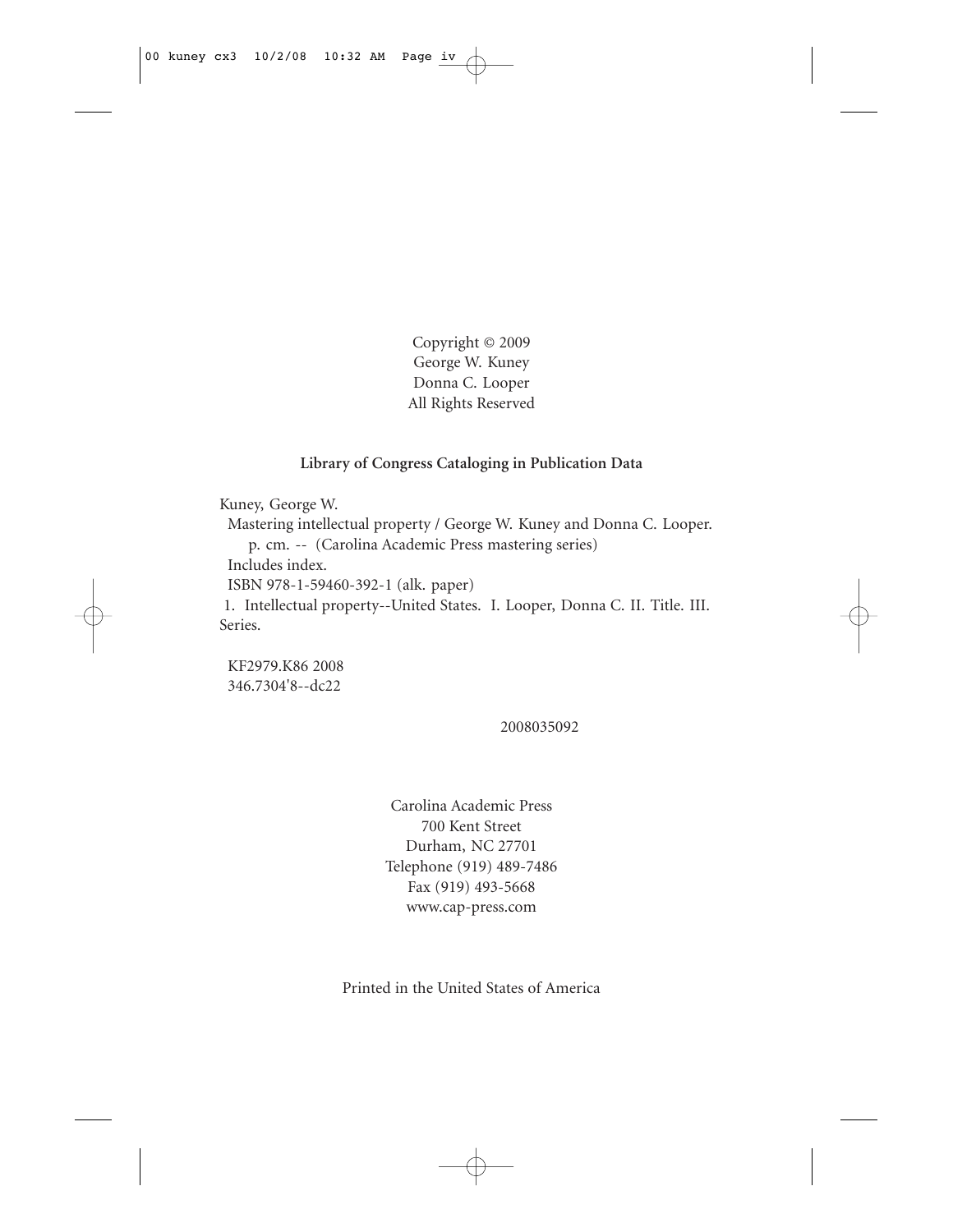*To Professor Margreth Barrett and memories of the Hastings College of Law Giles Sutherland Rich Patent Moot Court Team of 1989.*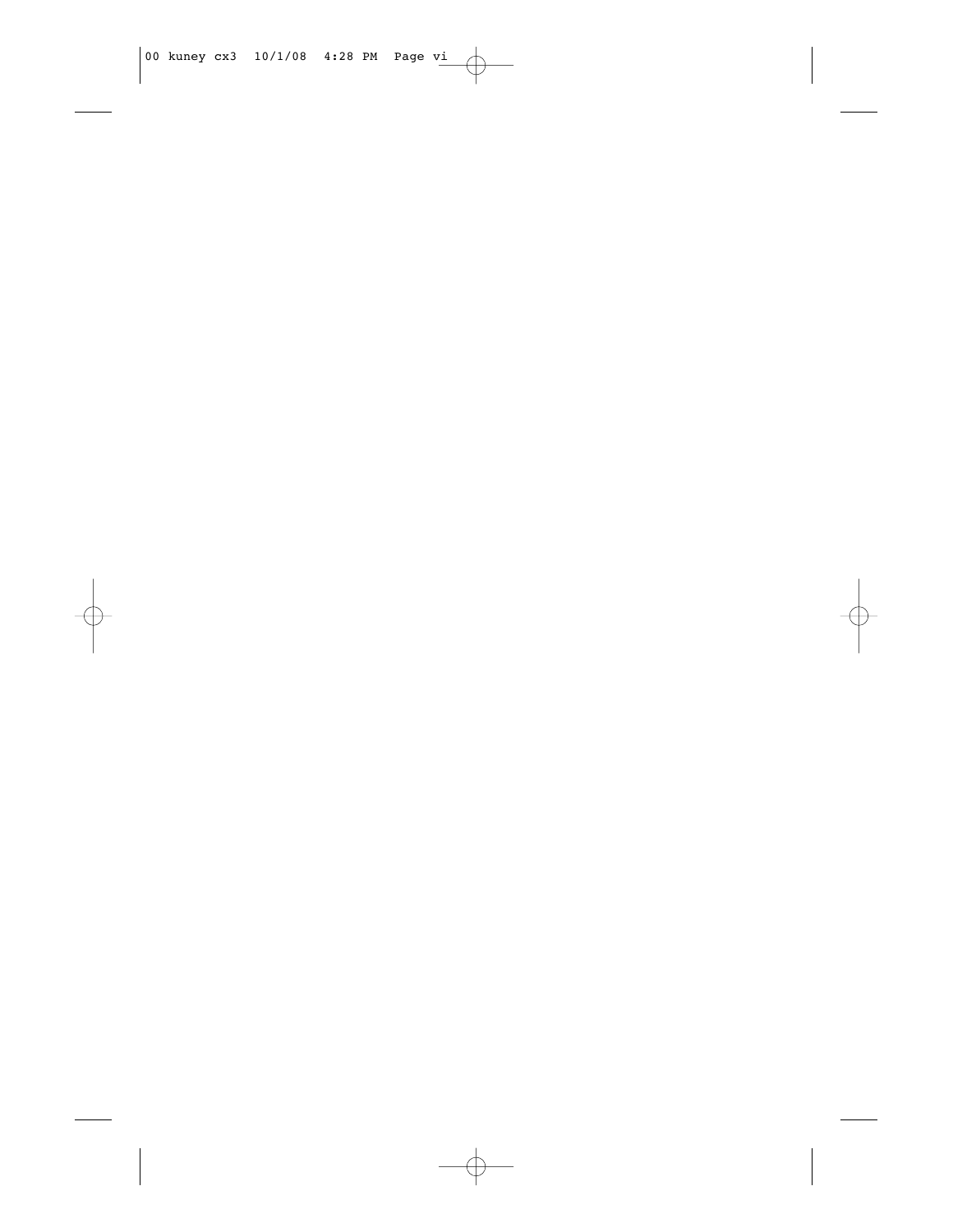## **Contents**

| <b>List of Figures</b>                                        | XV             |
|---------------------------------------------------------------|----------------|
| <b>Table of Cases</b>                                         | xvii           |
| <b>Table of Statutes</b>                                      | xxix           |
| Series Editor's Foreword                                      | xxxiii         |
| <b>About the Authors</b>                                      | <b>XXXV</b>    |
| Acknowledgments                                               | xxxvii         |
| Introduction                                                  | xxxix          |
| Chapter One · Trade Secrets                                   | 3              |
| Roadmap                                                       | 3              |
| 1. Introduction                                               | 3              |
| 2. Defining Trade Secrets                                     | $\overline{4}$ |
| 3. Characteristics of a Trade Secret                          | 6              |
| a. Not a Matter of General Knowledge or Readily Ascertainable | $\overline{7}$ |
| b. Value                                                      | 9              |
| c. Reasonable Means to Maintain Secrecy                       | 9              |
| 4. Misappropriation of a Trade Secret                         | 11             |
| a. Acquisition by "Improper Means"                            | 12             |
| b. Disclosure of Another's Trade Secret                       | 14             |
| c. Use of Another's Trade Secret                              | 14             |
| 5. Defenses                                                   | 15             |
| 6. Remedies                                                   | 19             |
| a. Civil Remedies                                             | 19             |
| b. Criminal Penalties                                         | 19             |
| 7. Licensing of Trade Secrets                                 | 20             |
| a. Exclusive v. Nonexclusive Licensing                        | 21             |
| b. Residual Rights                                            | 22             |
| c. Hybrid Trade Secret and Patent Licenses                    | 22             |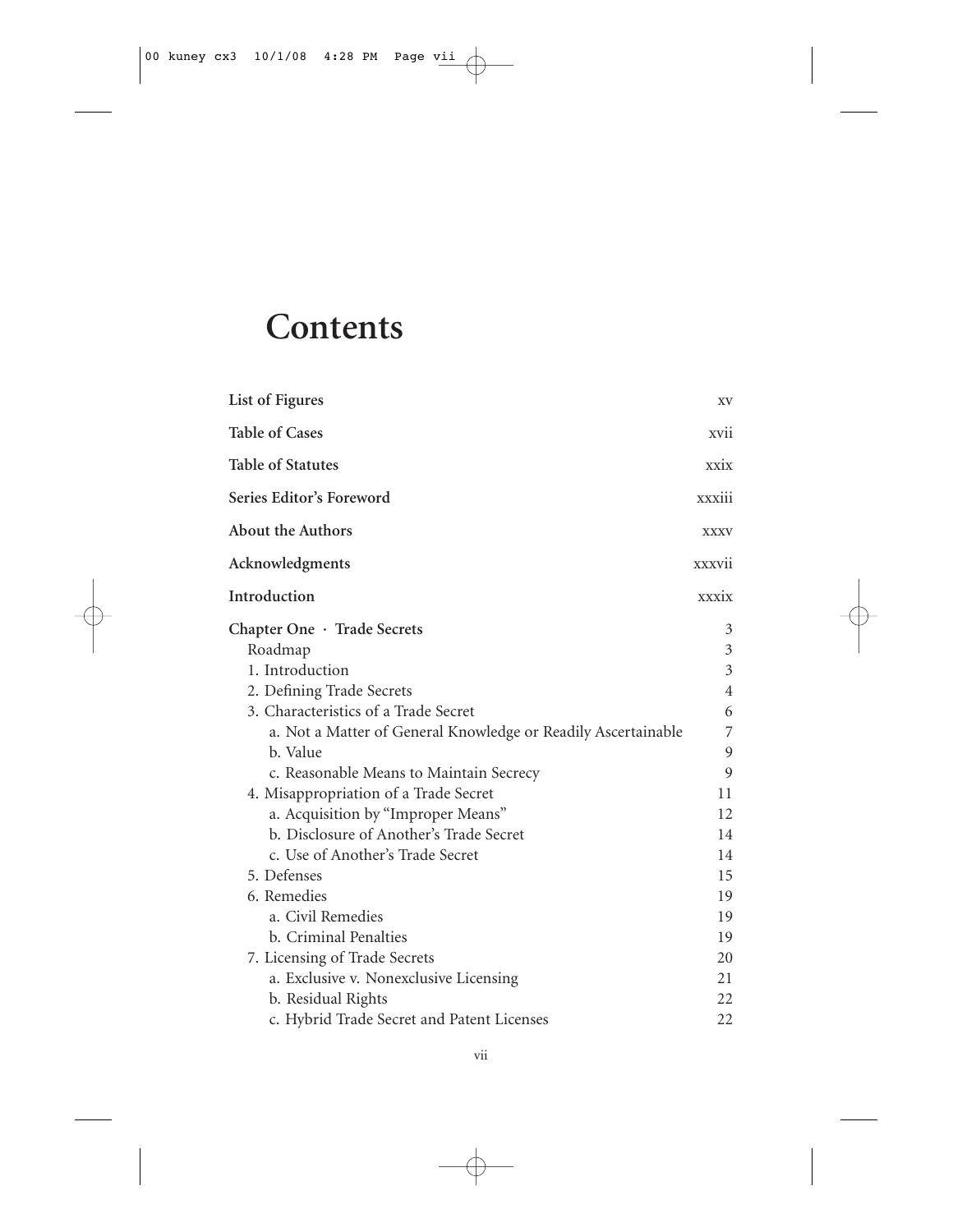| 8. Security Interests in Trade Secrets | 22 |
|----------------------------------------|----|
| Checkpoints                            | 25 |
|                                        |    |
| Chapter Two · Patent Law               | 27 |
| Roadmap                                | 27 |
| 1. Introduction                        | 28 |
| 2. Defining Patents                    | 28 |
| a. Basic Principles                    | 28 |
| b. Overview of Patent Applications     | 29 |
| c. Duration                            | 30 |
| 3. Patent Types                        | 31 |
| a. Patentable Subject Matter           | 31 |
| b. Utility Patents                     | 32 |
| i. Process                             | 32 |
| ii. Machine                            | 33 |
| iii. Manufacture                       | 34 |
| iv. Composition of Matter              | 35 |
| c. Design Patents                      | 35 |
| d. Plant Patents                       | 37 |
| e. Orphan Drug Act                     | 39 |
| 4. Utility                             | 39 |
| 5. Novelty                             | 41 |
| a. Statutory Bar                       | 47 |
| Publication Bar<br>i.                  | 48 |
| ii. Public Use Bar                     | 48 |
| iii. On Sale Bar                       | 49 |
| iv. Experimental Use Exception         | 50 |
| b. Abandonment                         | 52 |
| c. Suppression or Concealment          | 53 |
| d. Priority                            | 54 |
| 6. Non-Obviousness                     | 56 |
| a. Primary Considerations              | 57 |
| b. Secondary Considerations            | 63 |
| c. Synergism                           | 65 |
| 7. Property Interest in Patents        | 66 |
| 8. Security Interests in Patents       | 68 |
| Checkpoints                            | 73 |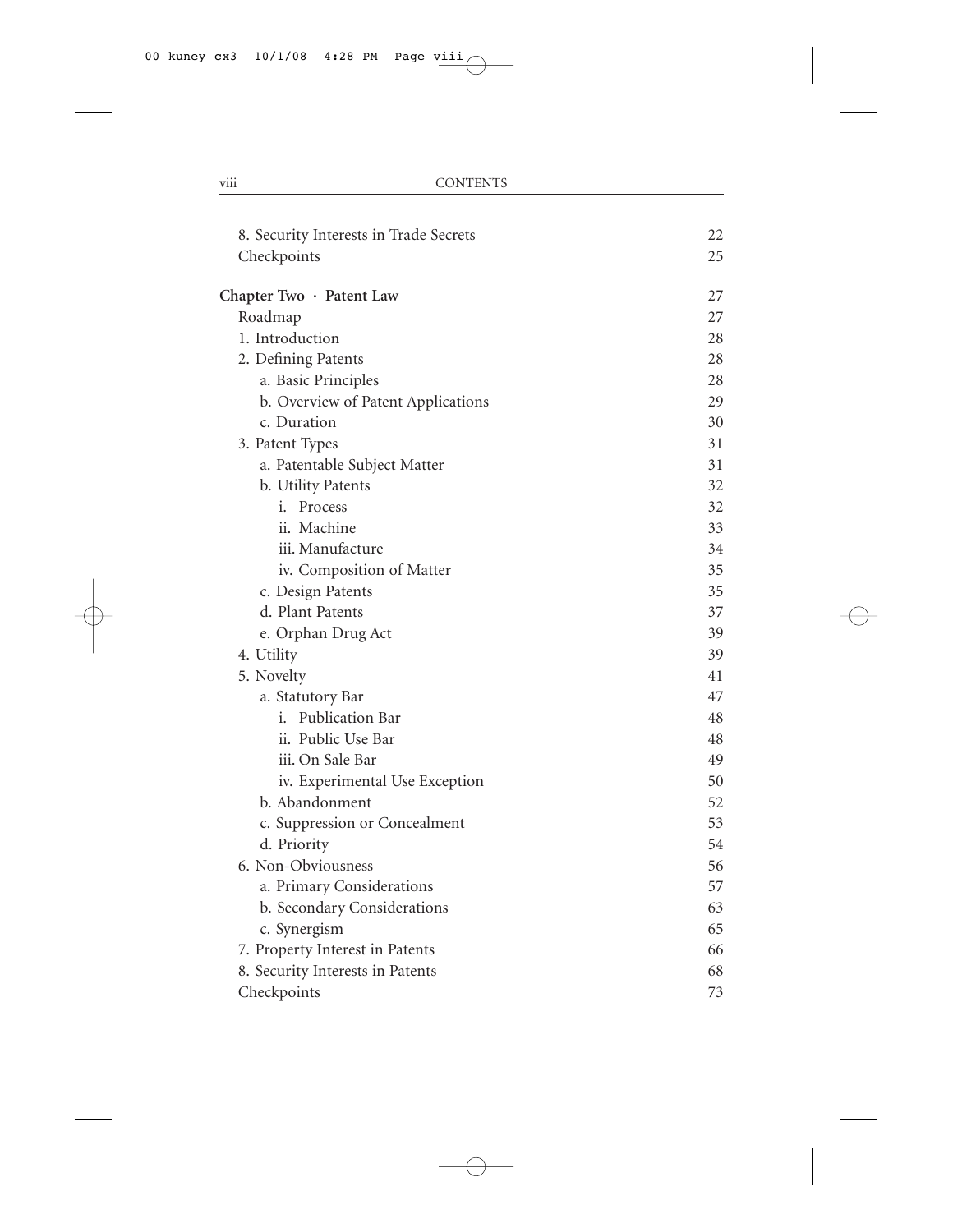| Chapter Three $\cdot$ Acquiring Patents | 75  |
|-----------------------------------------|-----|
| Roadmap                                 | 75  |
| 1. Patent Prosecution                   | 76  |
| a. The Patent Applicant                 | 76  |
| b. Patent Applications                  | 77  |
| c. Specifications                       | 79  |
| d. Claims                               | 79  |
| Claim Drafting<br>i.                    | 79  |
| ii. Types of Claims                     | 81  |
| iii. Claim Construction                 | 83  |
| e. Duty of Candor                       | 85  |
| f. Rejection and Appeal                 | 86  |
| 2. Reissue                              | 86  |
| 3. Reexamination                        | 89  |
| Checkpoints                             | 91  |
| Chapter Four · Enforcing Patents        | 93  |
| Roadmap                                 | 93  |
| 1. Patent Litigation in Federal Court   | 95  |
| a. Choice of Forum                      | 95  |
| b. Choice of Law                        | 95  |
| 2. Priority Disputes                    | 96  |
| 3. Patent Infringement                  | 97  |
| a. Claim Interpretation                 | 98  |
| b. Doctrine of Equivalents              | 99  |
| c. Direct Infringement                  | 100 |
| d. Indirect Infringement                | 102 |
| 4. Repair v. Reconstruction             | 104 |
| 5. Defenses                             | 105 |
| a. Invalidity                           | 105 |
| b. Misuse                               | 106 |
| c. Shop Rights                          | 106 |
| d. Prior Use                            | 107 |
| e. Regulatory Safe Harbor               | 108 |
| 6. Remedies                             | 108 |
| a. Injunctions                          | 109 |
| b. Money Damages                        | 113 |
| <i>i.</i> Lost Profits                  | 113 |
| ii. Reasonable Royalty                  | 114 |
|                                         |     |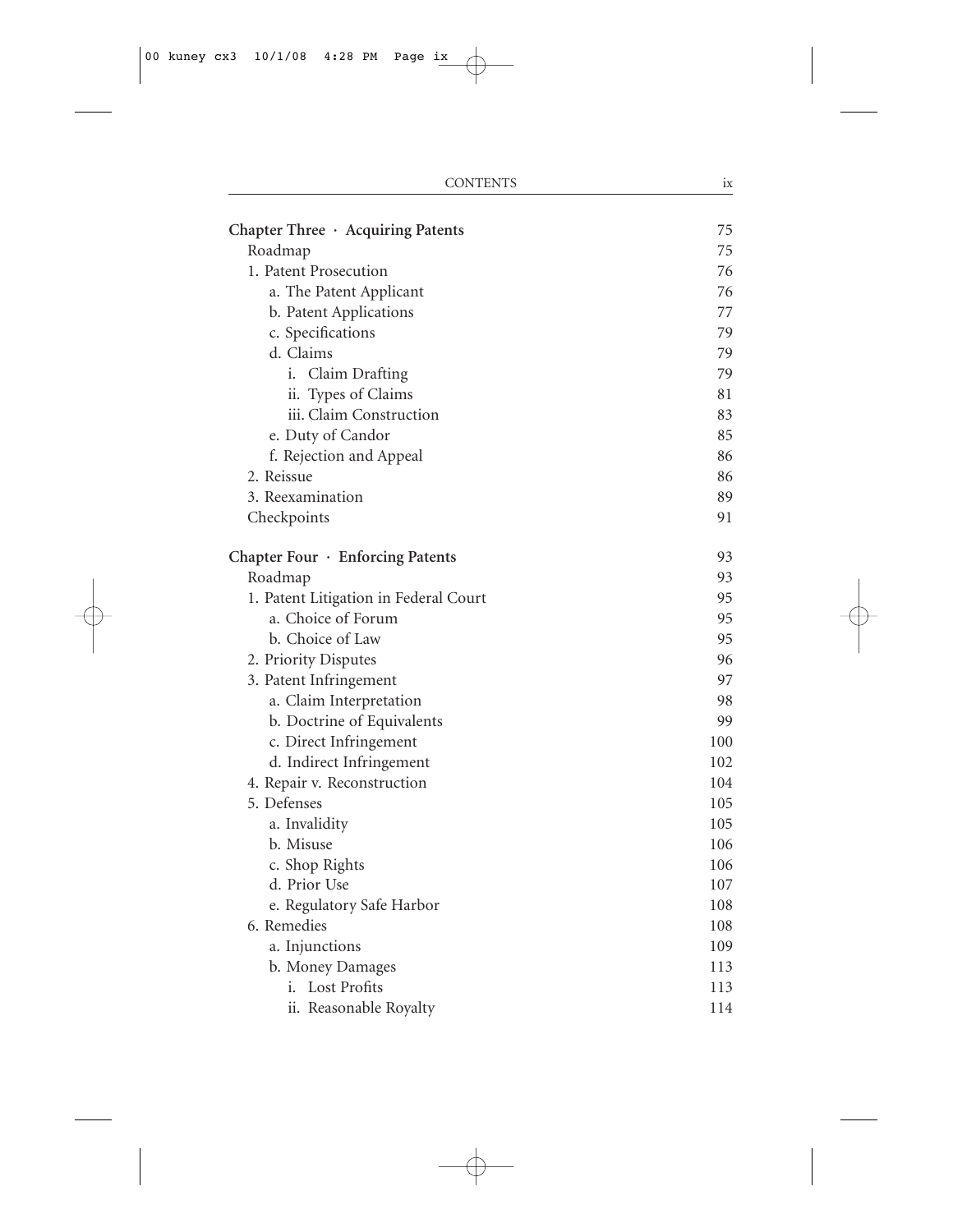| iii. Treble Damages                            | 116 |
|------------------------------------------------|-----|
| iv. Attorneys' Fees                            | 116 |
| Checkpoints                                    | 117 |
| Chapter Five · Copyright Law                   | 119 |
| Roadmap                                        | 119 |
| 1. Introduction                                | 120 |
| 2. State and Common Law Copyrights             | 121 |
| 3. Copyrightable Subject Matter                | 122 |
| a. Fixed and Tangible                          | 123 |
| b. Originality                                 | 123 |
| c. Expression Not Ideas                        | 124 |
| d. Expressive Not Utilitarian                  | 125 |
| e. Merger Doctrine                             | 126 |
| i. Typeface                                    | 127 |
| ii. Computer Programs                          | 127 |
| 4. The Copyright Property Interest             | 128 |
| a. Joint Authorship                            | 128 |
| b. Works for Hire                              | 129 |
| c. Duration                                    | 131 |
| d. Transferability                             | 132 |
| 5. Security Interests in Copyrights            | 134 |
| Checkpoints                                    | 140 |
| Chapter Six · Enforcing Copyrights             | 143 |
| Roadmap                                        | 143 |
| 1. Formal Requirements under the Copyright Act | 145 |
| a. Registration                                | 145 |
| b. Notice                                      | 146 |
| 2. Exclusive Rights Protected under Title 17   | 148 |
| a. Generally                                   | 148 |
| b. Reproduction                                | 148 |
| c. Derivative Works                            | 151 |
| d. Distribution                                | 152 |
| e. Performance                                 | 154 |
| f. Display                                     | 157 |
| 3. Copyright Infringement                      | 158 |
| a. Valid Copyright                             | 158 |
| b. Copying                                     | 159 |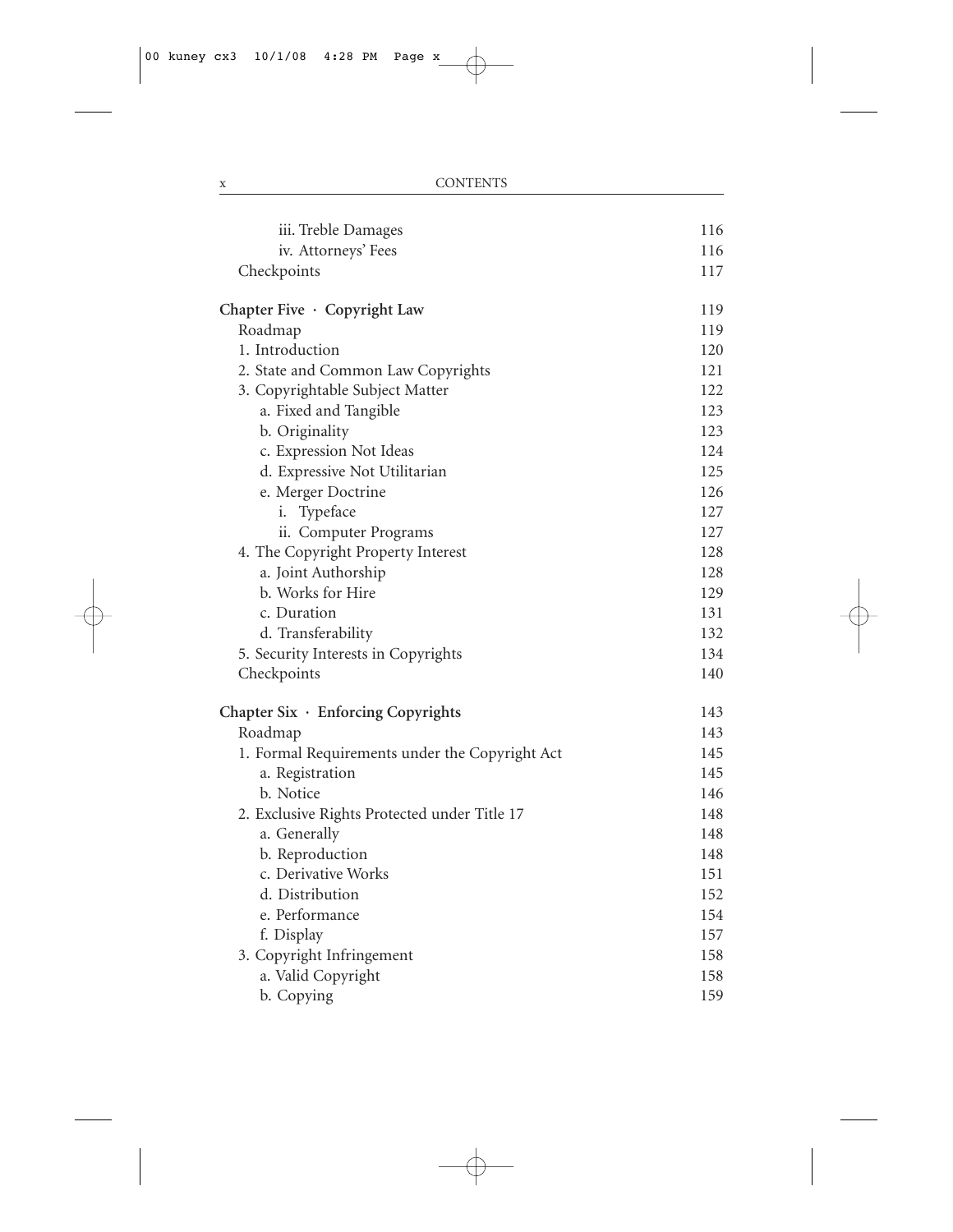| i. Access                                                  | 159 |
|------------------------------------------------------------|-----|
| ii. Substantial Similarity                                 | 160 |
| c. Secondary Infringement                                  | 167 |
| 4. Defenses to Infringement                                | 168 |
| a. Miscellaneous Exceptions                                | 168 |
| b. Independent Creation                                    | 170 |
| c. Fair Use                                                | 170 |
| 5. Remedies                                                | 173 |
| a. Injunctions - 17 U.S.C. § 502                           | 174 |
| b. Impoundment and Disposition-17 U.S.C. §503              | 175 |
| c. Actual Damages and Profits, Statutory Damages,          |     |
| 17 U.S.C. § 504                                            | 176 |
| i. Actual Damages                                          | 177 |
| ii. Profits                                                | 177 |
| iii. Statutory Damages                                     | 178 |
| d. Attorneys' Fees-17 U.S.C. § 505                         | 179 |
| Checkpoints                                                | 181 |
| Chapter Seven · Moral Rights                               | 183 |
| Roadmap                                                    | 183 |
| 1. Introduction                                            | 183 |
| 2. Scope & Character of the Moral Rights                   | 185 |
| a. The Right of Integrity                                  | 185 |
| b. The Right of Attribution                                | 186 |
| c. The Right of Disclosure                                 | 187 |
| d. The Right of Withdrawal                                 | 187 |
| 3. The Visual Artists Rights Act of 1990                   | 188 |
| 4. Options for Enforcing Moral Rights in Works Not Covered |     |
| by VARA                                                    | 192 |
| a. Other Copyright Act Options                             | 192 |
| b. The Lanham Act                                          | 192 |
| c. State Statutory and Common Law                          | 194 |
| Checkpoints                                                | 195 |
| Chapter Eight · Trademark Law                              | 197 |
| Roadmap                                                    | 197 |
| 1. Introduction                                            | 199 |
| 2. Sources of U.S. Trademark Jurisprudence                 | 200 |
| 3. Types of Trademarks                                     | 203 |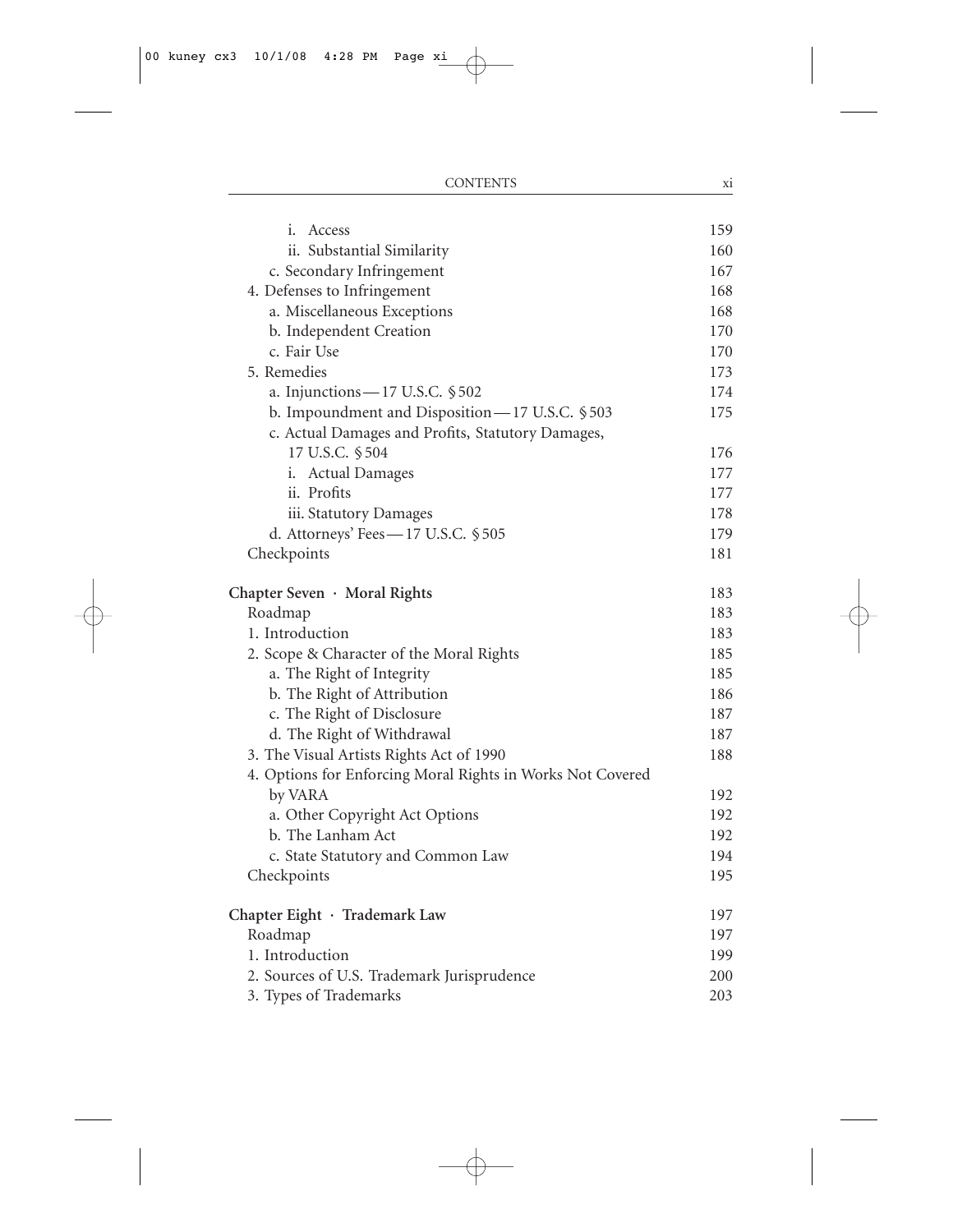| a. Generic Marks                                    | 204 |
|-----------------------------------------------------|-----|
| b. Descriptive and Deceptively Misdescriptive Marks | 204 |
| i. Descriptive                                      | 204 |
| ii. Deceptively Misdescriptive                      | 206 |
| iii. Deceptive                                      | 207 |
| c. Suggestive Marks                                 | 209 |
| d. Arbitrary or Fanciful Marks                      | 210 |
| 4. Trade Dress                                      | 210 |
| a. Trade Dress Generally                            | 210 |
| b. Functionality                                    | 211 |
| i. De Facto Functionality                           | 211 |
| ii. De Jure Functionality                           | 212 |
| c. Trade Dress and Patents                          | 212 |
| 5. Trademark Requirements                           | 213 |
| a. Subject Matter                                   | 213 |
| b. Distinctiveness                                  | 214 |
| c. Use of a Trademark                               | 215 |
| d. Priority                                         | 217 |
| 6. Trademark Registration                           | 219 |
| a. Introduction                                     | 219 |
| b. What Registration Gives the Holder               | 219 |
| c. What Cannot Be Registered                        | 220 |
| Immoral or Scandalous<br>i.                         | 220 |
| ii. Disparaging                                     | 221 |
| iii. Insignia                                       | 223 |
| d. Incontestable Marks                              | 223 |
| e. Supplemental Register                            | 224 |
| 7. Loss of Trademark Rights                         | 225 |
| a. "Genericide"                                     | 225 |
| b. Abandonment                                      | 226 |
| i. Non-use                                          | 227 |
| ii. Rebuttal                                        | 229 |
| 8. Property Interests in Trademarks                 | 231 |
| a. Assignments                                      | 231 |
| b. Licenses                                         | 233 |
| 9. Security Interests in Trademarks                 | 235 |
| Checkpoints                                         | 240 |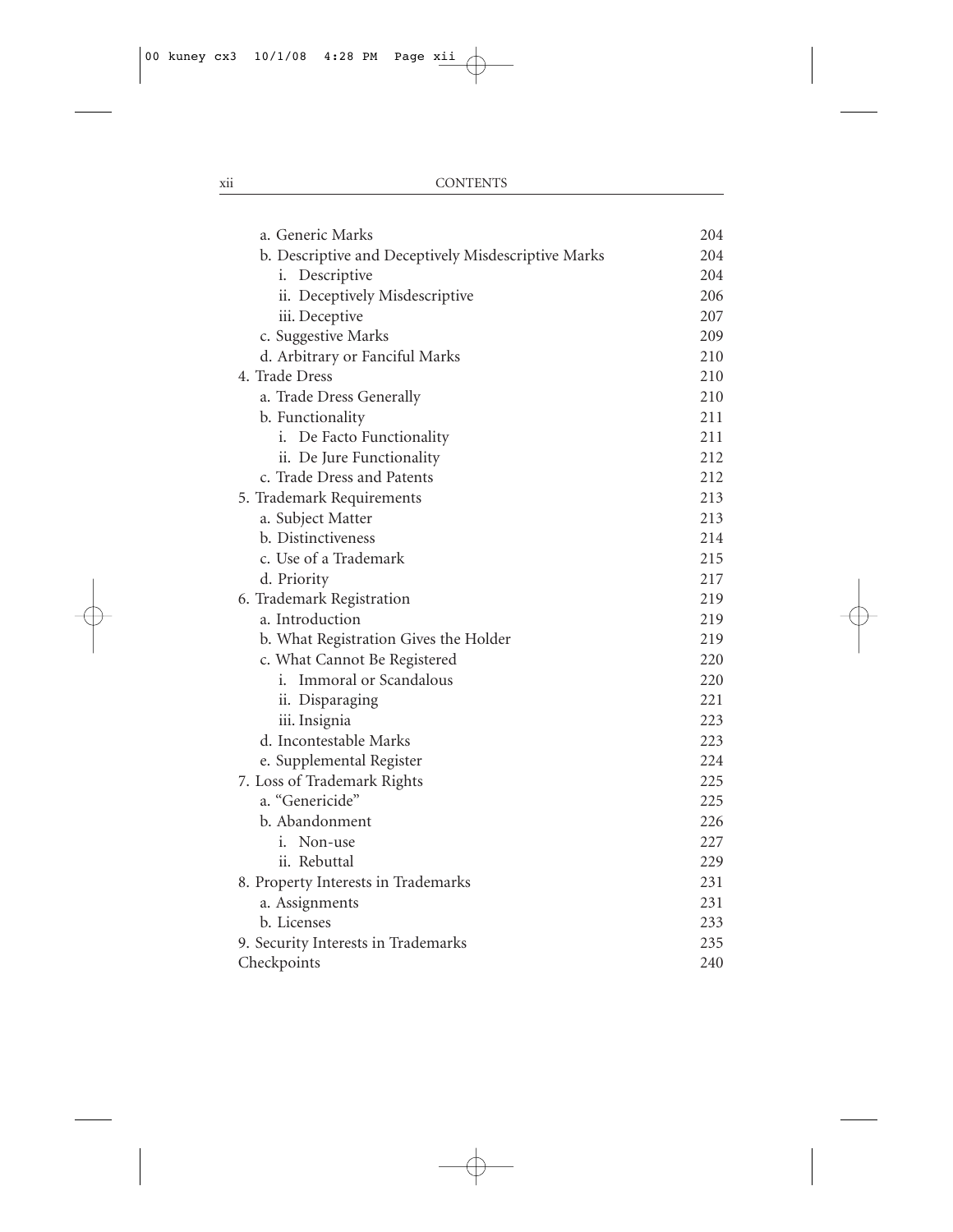| <b>CONTENTS</b> | X111 |
|-----------------|------|
|                 |      |

| Chapter Nine · Trademark Infringement and Dilution          | 243 |
|-------------------------------------------------------------|-----|
| Roadmap                                                     | 243 |
| 1. Infringement                                             | 245 |
| 2. Valid Trademark Entitled to Protection                   | 245 |
| 3. Likelihood of Confusion                                  | 245 |
| 4. Likelihood of Confusion-Factors                          | 248 |
| a. Similarity of the Marks                                  | 249 |
| i. Appearance                                               | 250 |
| ii. Sound                                                   | 250 |
| iii. Meaning                                                | 251 |
| b. Similarity in Marketing Methods and                      |     |
| Channels of Distribution                                    | 251 |
| c. Characteristics of Prospective Purchasers and the Degree |     |
| of Care They Are Likely to Exercise in Making Purchasing    |     |
| Decisions                                                   | 252 |
| d. Strength of Mark or Trade Dress                          | 254 |
| i. Conceptual Strength                                      | 254 |
| ii. Commercial Strength                                     | 256 |
| e. Direct Confusion                                         | 257 |
| f. Reverse Confusion                                        | 258 |
| g. Competitive Proximity, Similarity or "Relatedness"       | 259 |
| h. "Bridging the Gap"                                       | 260 |
| i. Where the Goods or Services are Sold or Provided in      |     |
| Different Geographic Markets, the Extent to Which           |     |
| the Senior User's Mark Is Recognized in the Junior User's   |     |
| Territory                                                   | 261 |
| j. Intent—Whether the Junior User Intended to               |     |
| Deceive or Cause Confusion                                  | 262 |
| k. Actual Confusion                                         | 264 |
| 5. Defenses to Infringement Actions                         | 265 |
| a. Unregistered and Contestable Marks                       | 265 |
| b. Incontestable Marks                                      | 265 |
| i. Section $1115(b)(1)$ - Fraud in Obtaining Registration   | 267 |
| ii. Section 1115(b)(2)-Abandonment                          | 267 |
| iii. Section $1115(b)(3)$ - Misrepresentation of Source     | 268 |
| iv. Section $1115(b)(4)$ —Fair Use                          | 268 |
| v. Section $1115(b)(5)$ —Intermediate Junior User's Limited |     |
| Area Defense                                                | 270 |
| vi. Section $1115(b)(6)$ —Prior Use and Registration        | 271 |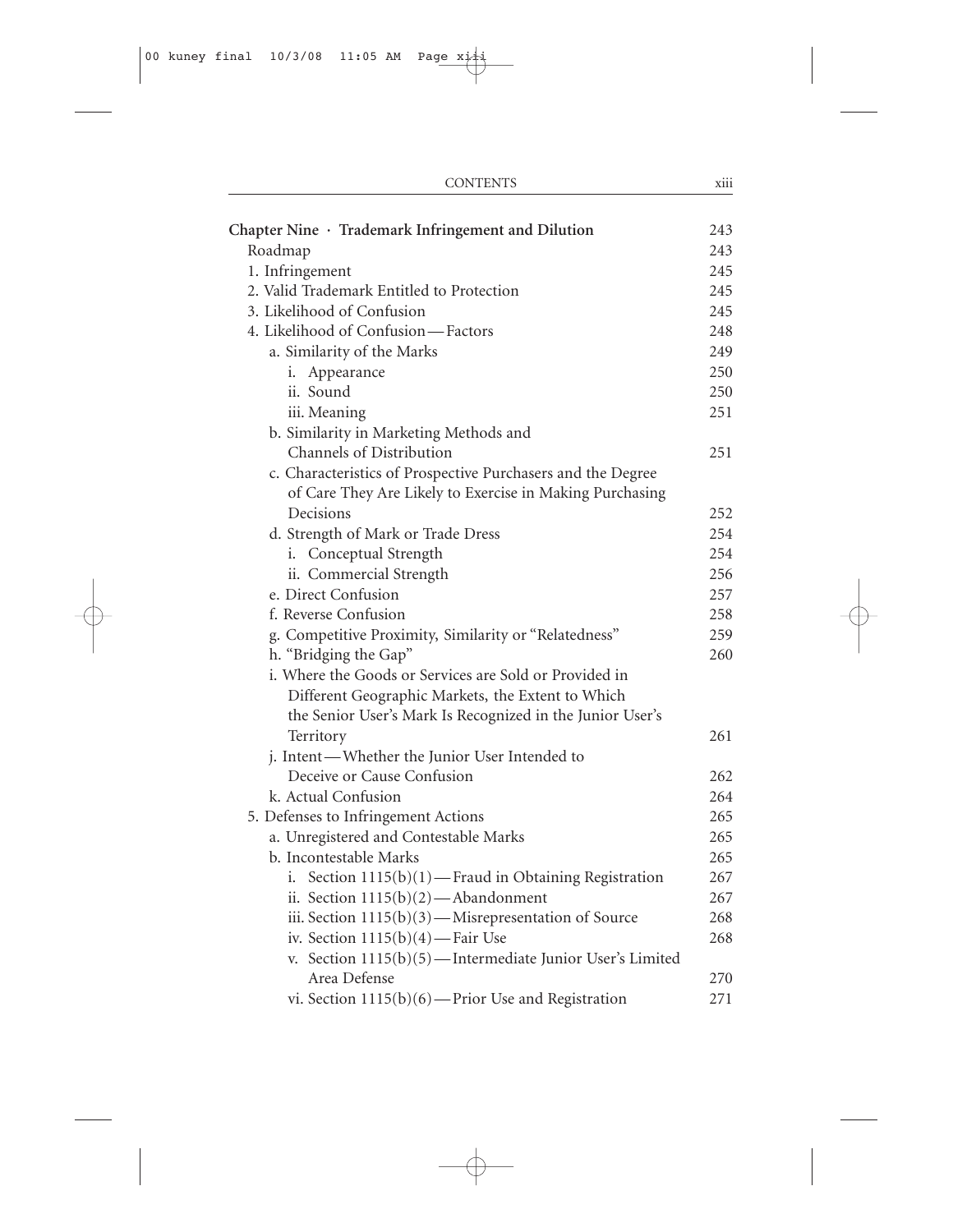| vii. Section 1115(b)(7) - Violation of United States         |     |
|--------------------------------------------------------------|-----|
| Antitrust Laws                                               | 271 |
| viii. Section $1115(b)(8)$ —The Mark Is Functional           | 272 |
| ix. Section $1115(b)(9)$ —Equitable Defenses                 | 272 |
| 6. Remedies for Trademark Infringement                       | 276 |
| a. Injunctive Relief-15 U.S.C. §1116                         | 276 |
| b. Monetary Recovery - 15 U.S.C. § 1117, Profits and Damages | 278 |
| i. Profits                                                   | 279 |
| ii. Damages                                                  | 282 |
| iii. Damages - Counterfeit Marks                             | 284 |
| iv. Attorneys' Fees                                          | 284 |
| v. Destruction of Infringing Articles                        | 285 |
| 7. Dilution                                                  | 286 |
| a. Famous Marks                                              | 287 |
| b. Dilution by Blurring                                      | 288 |
| c. Dilution by Tarnishment                                   | 290 |
| d. Dilution Defenses                                         | 291 |
| i. Fair Use - Comparative Advertising, Parody,               |     |
| Comment or Criticism                                         | 291 |
| ii. News Reporting and News Commentary, Commercial Use       | 292 |
| iii. Statute of Limitations and Laches                       | 292 |
| e. Remedies                                                  | 293 |
| f. State Anti Dilution Statutes                              | 293 |
| g. Cybersquatting                                            | 295 |
| h. Gray Market Goods                                         | 296 |
| Checkpoints                                                  | 298 |
| <b>Master Checklist</b>                                      | 301 |
| Index                                                        | 317 |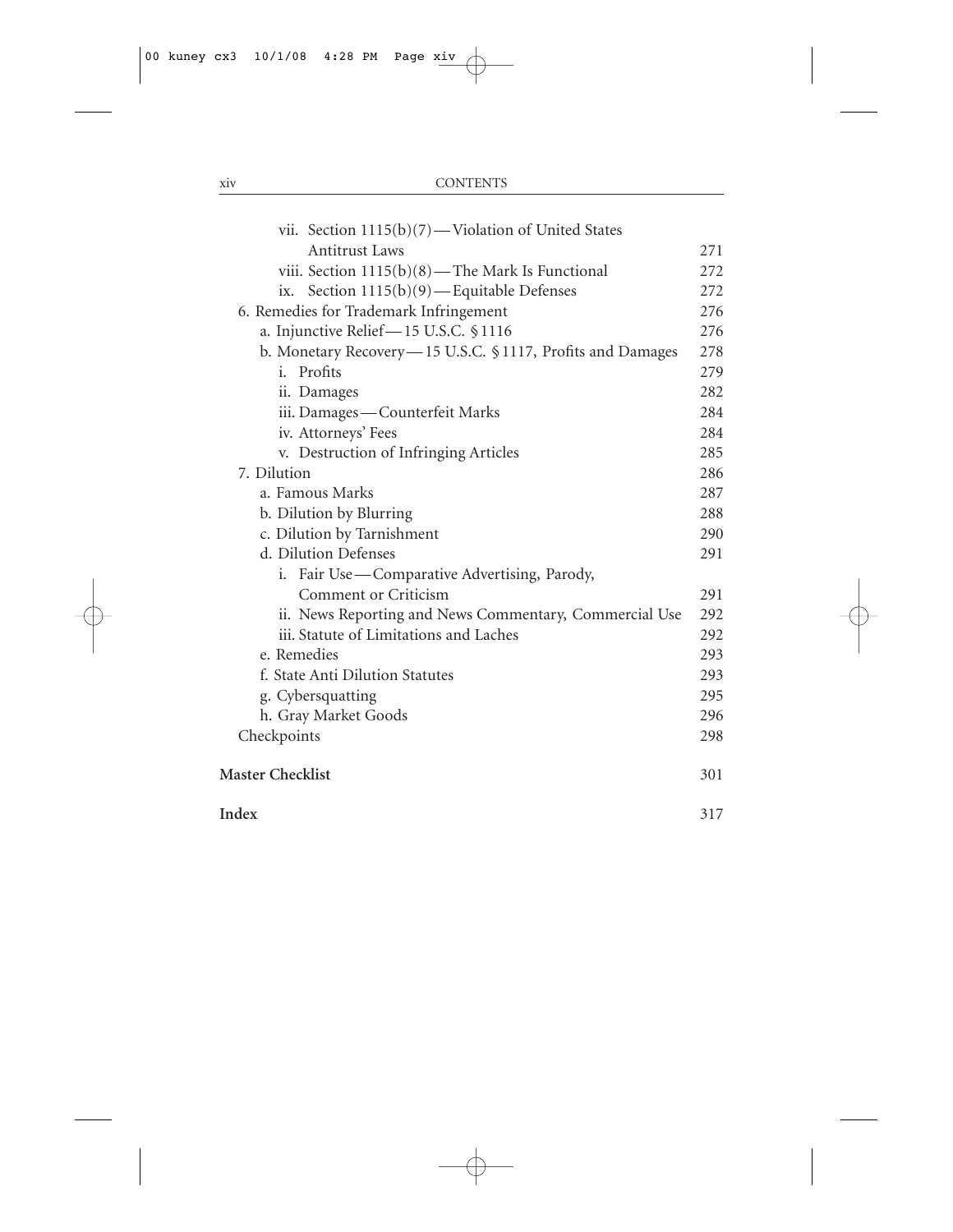# **List of Figures**

| Figure 1-A. | Flavored moldable athletic mouthguards.                    | 15 |
|-------------|------------------------------------------------------------|----|
| Figure 1-B. | Self-service meat display case and freezer.                | 17 |
| Figure 2-A. | Fur hat making machine.                                    | 34 |
| Figure 2-B. | Banana-style bicycle seat.                                 | 36 |
| Figure 2-C. | Illuminated tweezers.                                      | 37 |
| Figure 2-D. | Deceptive beverage dispenser.                              | 40 |
| Figure 2-E. | Device to weigh ingredients entering and exiting a hopper. | 42 |
| Figure 2-F. | Electron beam welder.                                      | 45 |
| Figure 2-G. | Papermaking machine.                                       | 46 |
| Figure 2-H. | Stocking with scalloped seam.                              | 47 |
| Figure 2-I. | Cutter head extensions for hydraulic dredges.              | 50 |
| Figure 2-J. | Plastic blinker light used as a traffic warning device.    | 52 |
| Figure 2-K. | Priority of Invention under 35 U.S.C. $$102(g)$            | 55 |
| Figure 2-L. | Radial arm support for hose used in milking cows.          | 57 |
| Figure 2-M. | Electronic car-pedal assembly.                             | 59 |
| Figure 2-N. | Quick release socket wrench.                               | 59 |
| Figure 2-O. | Sonic venturi carburetor.                                  | 60 |
| Figure 2-P. | Specialty football.                                        | 61 |
| Figure 2-Q. | Coffee table design and prior art references.              | 62 |
| Figure 2-R. | Plow shanks.                                               | 63 |
| Figure 2-S. | Bus seats with an inverted "T"-shaped base.                | 64 |
| Figure 2-T. | Self-contained feed roll for power punch presses.          | 65 |
| Figure 2-U. | Pivot assembly for a folding door.                         | 66 |
| Figure 2-V. | Device used in the production of yarn.                     | 67 |
| Figure 3-A. | Trocar used in endoscopic surgeries.                       | 78 |
| Figure 3-B. | Transparent candy bar wrapper.                             | 80 |
| Figure 3-C. | The Uncrustables PB&J Sandwich sandwich itself             |    |
|             | and the machine used to produce the sandwich.              | 83 |
| Figure 3-D. | Overcap lid to cover the sprayer heads on bottles          |    |
|             | of insecticide.                                            | 84 |
| Figure 3-E. | Radiation detectors.                                       | 84 |
| Figure 3-F. | Interior lamp designs.                                     | 86 |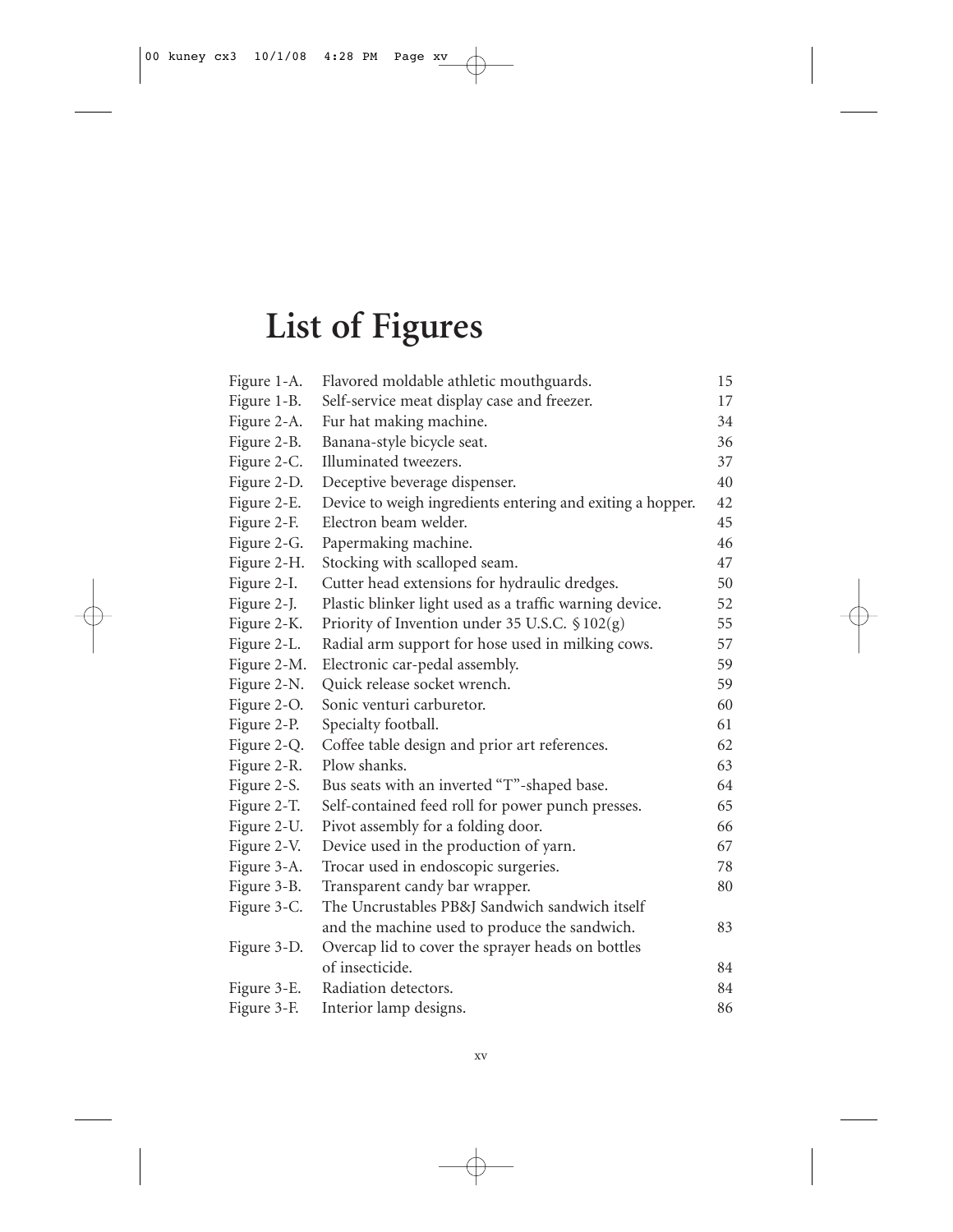| Figure 3-G. | Biopsy gun.                                                   | 87  |
|-------------|---------------------------------------------------------------|-----|
| Figure 3-H. | Device for vulcanizing rubber.                                | 88  |
| Figure 4-A. | Apparatus for handling waste water.                           | 98  |
| Figure 4-B. | Inventory control system used in the dry cleaning business.   | 99  |
| Figure 4-C. | Intraocular lens.                                             | 101 |
| Figure 4-D. | Cornice lighting fixture used inside public transit vehicles. | 101 |
| Figure 4-E. | Hernia plug.                                                  | 103 |
| Figure 4-F. | Heavy-truck clutch.                                           | 104 |
| Figure 4-G. | Fish-canning machine.                                         | 105 |
| Figure 4-H. | Sailboard.                                                    | 111 |
| Figure 4-I. | Tined leads used with cardiac pacemakers.                     | 111 |
| Figure 4-J. | Balloon dilation catheter.                                    | 112 |
| Figure 4-K. | Amphibious marsh craft.                                       | 114 |
| Figure 5-A. | Bicycle rack.                                                 | 125 |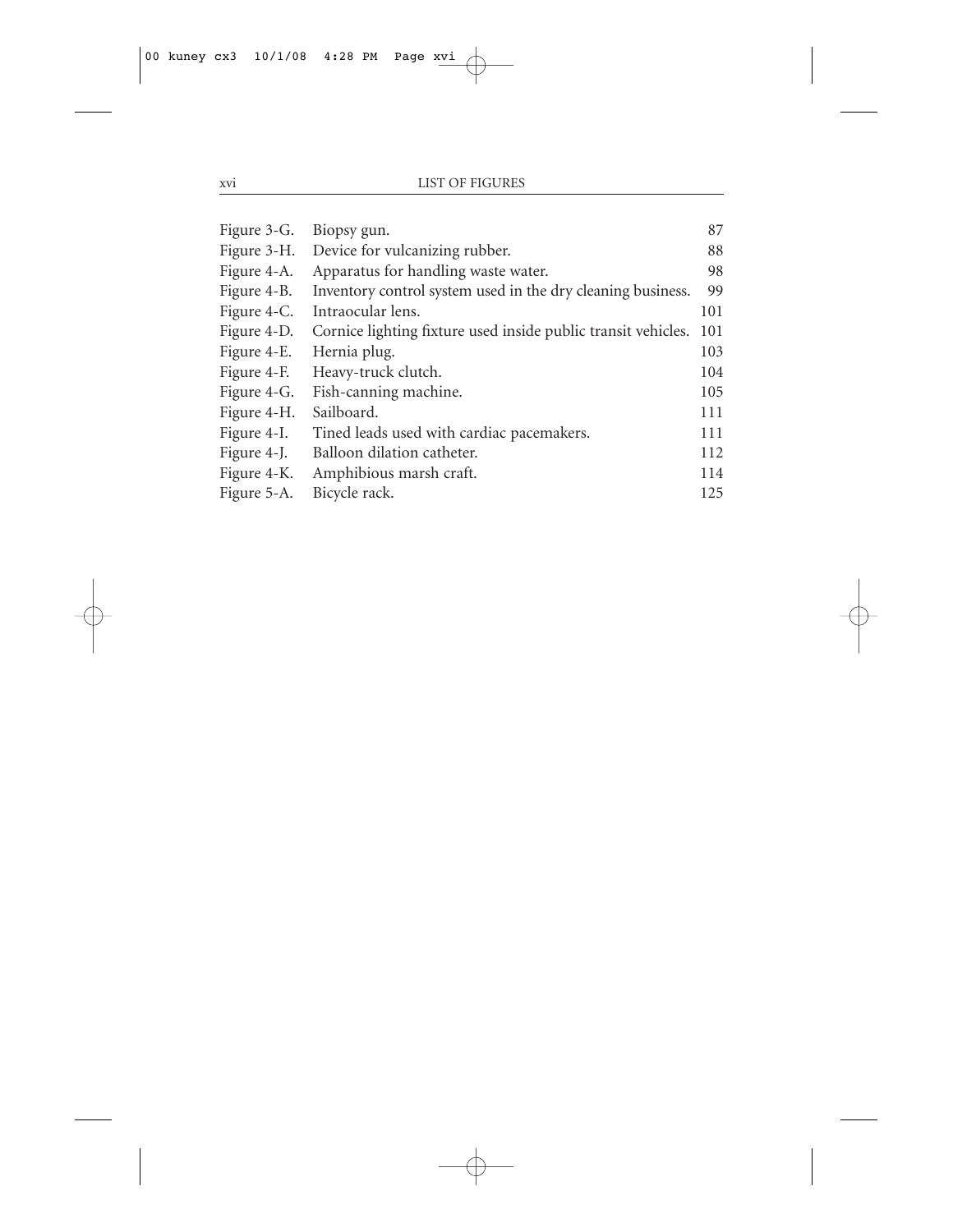### **Table of Cases**

199Z, 238 *ABKCO Music, Inc. v. Harrisongs Music, Ltd.*, 160 *Adidas America, Inc. v. Payless Shoesource, Inc.*, 287 *Adobe System Inc. v. S. Software Inc.*, 127 *Adray v. Adrymart, Inc., 281* Advance Industrial Security, Inc., 223 AEG Acquisition Corp., 136–137 *Agee v. Paramount Communications, Inc.*, 150 *Aktiebolaget Electrolux v. Armatron Intern.*, Inc., 279 *Alexander Milburn Co. v. Davis-Bournonville Co.*, 60 *Alfred Bell Co. v. Catalda Fine Arts*, 124 *Aloe Crème Laboratories, Inc. v. Milsan, Inc.*, 205 *ALPO Petfoods, Inc. v. Ralston Purina Co.*, 281 *A & H Sportswear, Inc. v. Victoria's Secret Stores, Inc.*, 254–255, 258 *A & M Records, Inc. v. Napster, Inc.*, 153 *Abercrombie & Fitch Co. v. Moose Creek, Inc.*, 249 *American Fruit Growers, Inc. v. Brogdex Co.*, 34

*American Seating Co. v. National Seating Co.*, 64 *Amgen, Inc. v. Chugai Pharmaceutical Co., Ltd.*, 81 *Amstar Corp. v. Domino's Pizza, Inc.*, 264 *Apple Computer, Inc. v. Franklin Computer Corp.*, 123, 127 *Apple Computer, Inc. v. Microsoft Corp.*, 128 *Aro Manufacturing Co. v. Convertible Top Replacement Co.*, 97 *Arrow Fastener Co., Inc. v. Stanley Works*, 253 *ATC Distribution Group, Inc. v. Whatever It Takes Transmissions & Parts, Inc.*, 126 *Atlas Powder Co. v. E.I. DuPont deNemourst & Co.*, 97 *AT&T Corp. v. Excel Communications, Inc.*, 32 *Attrezzi, LLC v. Maytag Corp.*, 259 *Au-Tomotive Gold, Inc. v. Volkswagen of America, Inc.*, 213 *Avalon Software, Inc.*, 136 *Aveda Corp. v. Evita Marketing, Inc.*, 250 *Baker v. Selden*, 123, 125 *Bally Total Fitness Holding Corp. v. Faber*, 292 *Banff Ltd. v. Express, Inc.*, 177 *Banjo Buddies, Inc. v. Renosky*, 280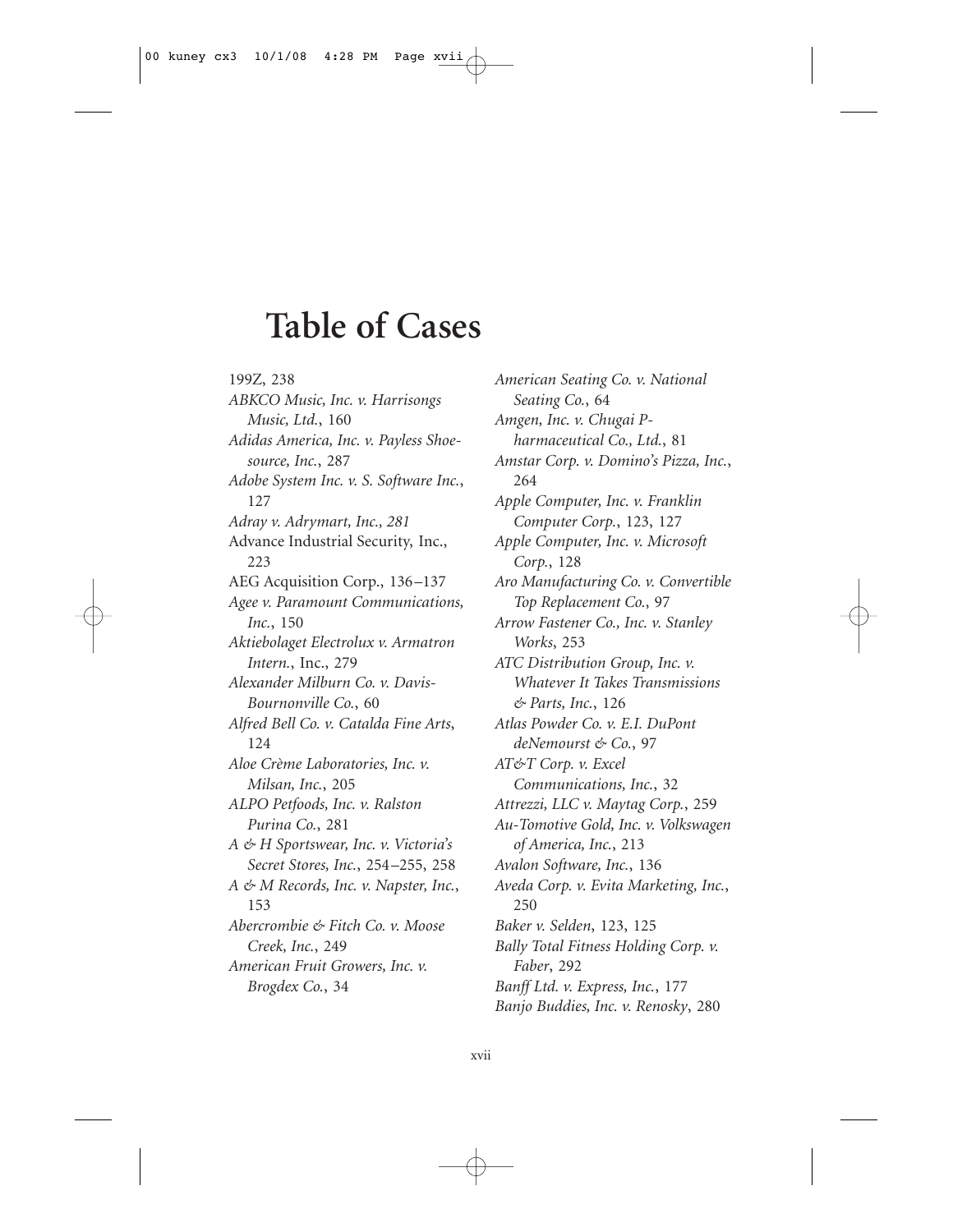*Barcamerica International USA Trust v. Tyfield Importers, Inc.*, 234 *Barofsky v. General Electric Corp.*, 35 *Basic Books, Inc. v. Kinko's Graphics Corp.*, 173 Bass, 91 *Baxter International, Inc. v. COBE Laboratories, Inc.*, 50 *Bayer AG v. Housey Pharmaceuticals, Inc.*, 106 Bayer Aktiengesellschaft, 204 *Bayer Co. v. United Drug Co.*, 204, 225 *Beacon Mutual Insurance Co. v. OneBeacon Ins. Group*, 247 *Beatrice Foods Co. v. New England Printing & Lithographing Co.*, 116 *Beckman Instruments v. LKB Produkter AB*, 116 *Beech Aircraft Corp. v. EDO Corp.*, 76 *Beer Nuts, Inc. v. King Nut Co.*, 246, 251 *BellSouth Corp. v. Data National Corp.*, 220 *Bergstrom v. Tomlinson*, 54 *Berrios Nogueras v. Home Depot*, 189 *Billy-Bob Teeth, Inc. v. Novelty, Inc.*, 131 *Bishman Manufacturing Co. v. Stewart-Warner Corp.*, 65 *Bishop v. Equinox International Corp.*, 281 *Bleistein v. Donaldson Lithographing Co.*, 124 *Blendco, Inc. v. Conagra Foods, Inc.*, 209 *Bobbs-Merrill Co. v. Straus*, 153

*Bonneville intern. Corp. v. Peters*, 157 *Boone v. Jackson*, 161 *Boston Athletic Association v. Sullivan*, 252 *Botello v. Shell Oil Co.*, 194 *Boulevard Entertainment, Inc.*, 220 *Bourdeau Bros., Inc. v. International Trade Com'n*, 297 *Brandir International, Inc. v. Cascade Pacific Lumber Co.*, 125 *Brenner v. Manson*, 39 Brigance, 51 *Broadcast Music, Inc. v. Entertainment Complex, Inc.*, 179 *Broan Mfg. Co., Inc. v. Associated Distributors, Inc.*, 283 *Buca, Inc. v. Gambucci's, Inc.*, 261 Budge Manufacturing Co., 207 *Burger King Corp. v. Mason*, 281 *Burger King of Florida, Inc. v. Hoots*, 270 *Burndy Corp. v. Teledyne Industries, Inc.*, 279 *Burr v. Duryee*, 33–34 *Burroughs Wellcome Co. v. Barr Laboratories, Inc.*, 54 *Burrow-Giles Lithographic Co. v. Sarony*, 122 *Bush Bros. & Co.*, 224 *California Innovations, Inc.*, 208 *Campbell v. Acuff-Rose*, 172 *Canron, Inc. v. Plasser American Corp.*, 44 *Car-Freshener Corp. v. S.C. Johnson & Son, Inc.*, 268 *Carborundum Co. v. Molten Metal Equipment Innovations, Inc.*, 68 *Carol Barnhart Inc. v. Economy Cover Corp.*, 159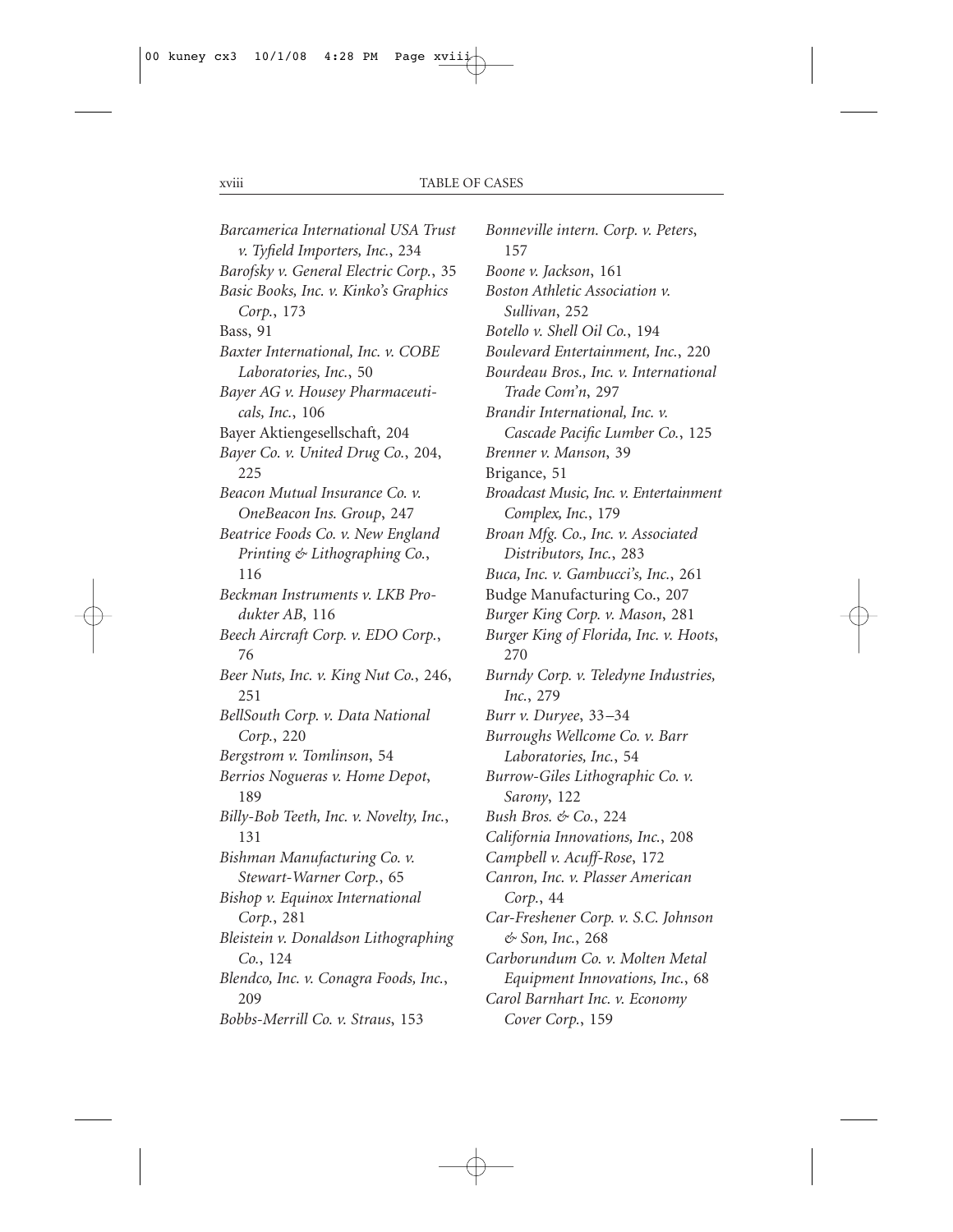*Carter v. Helmsley-Spear, Inc.*, 191 *Carter-Wallace, Inc. v. Gillette Co.,* 56 *Castle Rock Entertainment, Inc. v. Carol Publishing Group, Inc.*, 172 *Century 21 Real Estate, LLC v. Century Ins. Group*, 289 *Champagne Louis Roederer, S.A. v. Delicato Vineyards*, 251 *Champions Golf Club, Inc. v. The Champions Golf Club, Inc.*, 247 *Charles Jacquin Et Cie, Inc. v. Destileria Serralles, Inc.*, 277 *Chattanooga Choo-Choo Co.*, 238 *Checkpoint Systems, Inc. v. Check Point Software Technologies, Inc.*, 251, 260 *Checkpoint Systems, Inc. v. United States International Trade Commission*, 54 *Chicago Board of Education v. Substance Inc.*, 173 *Chicago Lock Co. v. Fanberg*, 16 *Childress v. Taylor*, 129 *Christianson v. Colt Industries Operations Corp.*, 95 *City of Elizabeth v. American Nicholson Pavement Co.*, 51 *City of Milwaukee v. Activated Sludge Inc.*, 110 Clark, 88, 180, 186 *Clark v. Associated Newspapers Ltd.*, 186 *Clark v. Hudson Bay Music, Inc.*, 180 *Clinton J. Worden & Co. v. California Fig Syrup Co.*, 274 *Coca-Cola Co. v. Gemini Rising, Inc.*, 290 *Coca-Cola Co. v. Koke Co. of America*, 213

*College Savings Bank v. Florida Prepaid Postsecondary Education Expense Board*, 231 *Colt Defense LLC v. Bushmaster Firearms, Inc.*, 204 *Community for Creative Non-Violence v. Reid*, 130 *Componentone, L.L.C. v. Componentart, Inc.*, 288 *Computer Associates Intern., Inc. v. Altai, Inc.*, 167 *Cosmetically Sealed Industries, Inc. v. Chesebrough-Pond's USA Co.*, 268–269 *Consolidated Electric Light Co. v. McKeesport Light Co.*, 81 *Continental Casualty Co. v. Beardsley*, 125 *Controversy Music v. Down Under Pub Tyler, Inc.*, 180 *Cooper v. Goldfarb*, 55 *Cordis Corp. v. Medtronic, Inc.*, 110–111 *Corning v. Burden*, 33 *C.R. Bard, Inc. v. M3 Systems, Inc.*, 87 *C.R. Bard, Inc. v. United States Surgical Corp.*, 102–103 *Crocan Corp. v. Sheller-Globe Corp.*, 11 *CyberMedia, Inc. v. Symantec Corp.*, 167 Cybernetic Services, Inc., 71 *Daddy's Junky Music Stores, Inc. v. Big Daddy's Family Music Center*, 262 *Dallas Cowboys Cheerleaders, Inc. v. Pussycat Cinema, Ltd.*, 246 *Dana Corp. v. American Precision Co.*, 104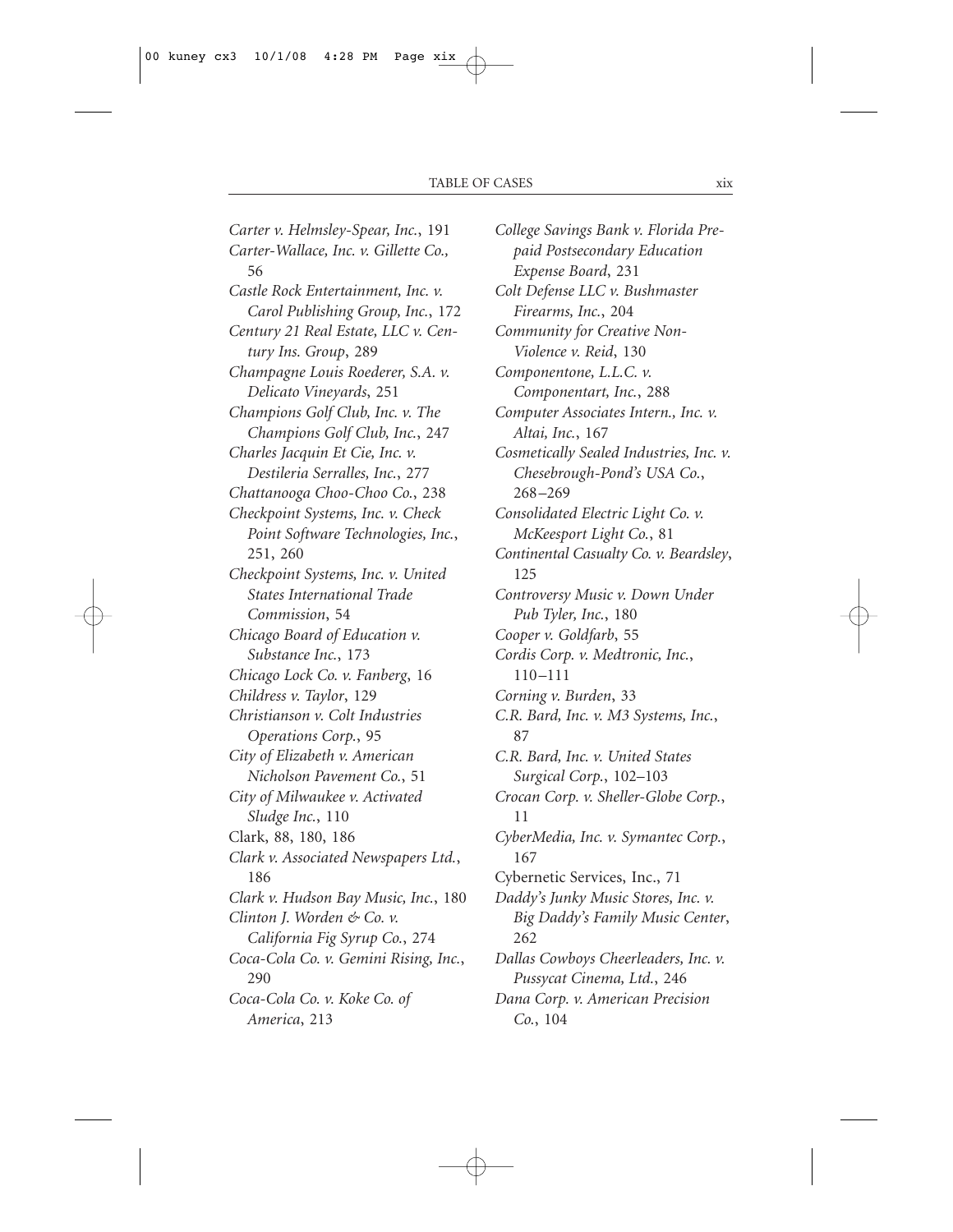| Daniel Robert v. Societe Crehallet-    |
|----------------------------------------|
| Folliot-Recherche et Publicite, 186    |
| Dart Industries, Inc. v. Banner, 87    |
| Dastar Corp. v. Twentieth Century      |
| Fox Film Corp., 193                    |
| Davis Harvester Co. v. Long            |
| Manufacturing Co., 52                  |
| Davis v. Blige, 133                    |
| Dawn Donut v. Hart's Food Stores,      |
| Inc., 233                              |
| D.B. Kaplan Delicatessen, 222-223      |
| D.C. Comics Inc. v. Mini Gift Shop,    |
| 179                                    |
| DeGiorgio v. Megabyte International,   |
| Inc., 13                               |
| Department of Parks and Recreation     |
| for the State of Calif. v. Bazaar      |
| Del Mundo, 218                         |
| Diamond v. Chakrabarty, 32, 34-35      |
| Disney Enterprises, Inc. v. Merchant,  |
|                                        |
| 174                                    |
| Deep Welding, Inc. v. Sciaky Bros,     |
| Inc., 44-45                            |
| Deters, 31                             |
| Deuel, 57                              |
| Dill Manufacturing Co. v. J.W.         |
| Speaker Corp., 88                      |
| Doeblers' Pennsylvania Hybrids, Inc.   |
| v. Doebler, 235                        |
| Dr. Seuss Enterprises, L.P. v. Penguin |
| Books USA, Inc., 165                   |
| Dreamwerks Prod. Group, Inc. v.        |
| SKG Studio, 247                        |
| DS Waters of America, Inc. v.          |
| Princess Abita Water, L.L.C., 207      |
| Du Bois v. Kirk, 110                   |
| DuPont Cellophane Co. v. Waxed         |
| Products Co., 204                      |
| DuPont deNemours & Co. v. Yoshida      |

*Durham Indus., Inc. v. Tomy Corp.*, 159 Durden, 32 DVD Copy Control Association Inc, 18 *Eastman Kodak Co. v. Rakow*, 290 *eBay Inc. v. MercExchange, L.L.C.*, 109–110, 174, 276 *Ed Nowogroski Insurance, Inc. v. Rucker*, 13 *Eibel Process Co. v. Minnesota & Ontario Paper Co.*, 45– 46 *E.I. DuPont deNemours & Co. v. Christopher*, 10 *Electro Source, LLC v. Brandess-Kalt-Aetna Group, Inc.*, 228 *Eli Lilly and Co. v. Aradigm Corp.*, 77 *Ellis v. Diffie*, 160, 170 *Eltra Corp. v. Ringer*, 127 *Elvis Presley Enterprises v. Elvisly Yours, Inc.*, 277 *Emilio Pucci Societa a Responsibilita Limitata v. Pucci Corp.*, 277 *Emmpresa Cubana Del Tobacco v. Cohiba Corp.*, 229 *Environmental Designs, Ltd. v. Union Oil Co. of California*, 61, 64 Epstein, 48 *eSoft, Inc. v. Blue Coat Systems, Inc.*, 89 *Estee Lauder v. The Gap*, 246 *Estee Lauder Inc. v. L'Oreal, S.A.*, 39 *Ethicon, Inc. v. Quigg*, 89 *Ethicon, Inc. v. United States Surgical Corp.*, 77–78 *Exxon Corp. v. Texas motor Exchange of Houston, Inc.*, 250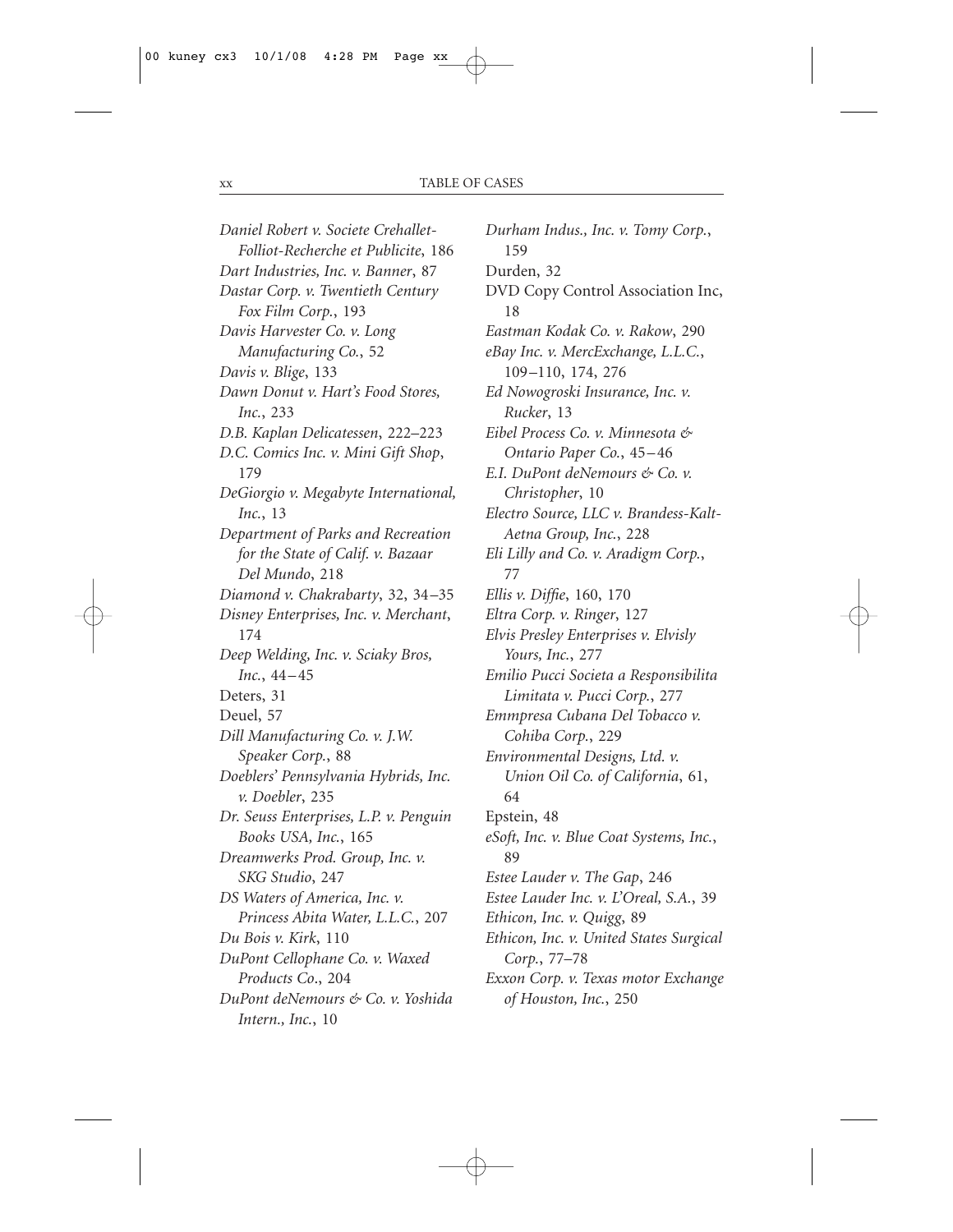*Feist Publications, Inc. v. Rural Telephone Service Co.*, 124 *F.E.L. Publ'n, Ltd. v. Catholic Bishop of Chicago*, 156 *Ferranti Electric, Inc. v. Harwood*, 18 *Festo Corp. v. Shoketsu Kinzoku Kogyo Kabushiki Co., Ltd.*, 84 *Fina Oil & Chemical Co. v. Ewen*, 76 *Financial Matters, Inc. v. PepsiCo*, *Inc.*, 233 *Flack v. Friends of Queen Catherine Inc.*, 191 *Flow Control Industries Inc. v. AMHI Inc.*, 276 *Frito-Lay, Inc. v. Bachman Co.*, 270 *Fogerty v. Fantasy, Inc.*, 179 *Folio Impressions, Inc. v. Byer Cal.*, 159 *Folsom v. Marsh*, 171 *Fonar Corp. v. Domenick*, 159 *Fonovisa, Inc. v. Cherry Auction, Inc.*, 167 *Foster v. American Machine & Foundry Co.*, 111 *Francklyn v. Guilford Packing Co.*, 107 *Freeplay Music, Inc. v. Cox Radio, Inc.*, 193 *Frehling Enterprises, Inc. v. International Select Group, Inc.*, 263 *Fuddruckers, Inc. v. Doc's B.R. Others, Inc.*, 275 *Galiano v. Harrah's Operating Co.*, 126 *Garrett Corp. v. United States*, 77 *Geisel v. Poynter Products, Inc.*, 195 *General Motors Corp. v. Gibson Chemical & Oil Corp.*, 271 *Geoffrey, Inc. v. Toys R Us, Inc.*, 219

*George Basch Co. v. Blue Coral, Inc.*, 281 *Georgia-Pacific v. United States Plywood Corp.*, 115 *Gershwin Publishing Corp. v. Columbia Artists Management, Inc.*, 167 *Gilliam v. American Broadcasting Companies*, 152, 194 *Glendale International Corp. v. U.S. Patent & Trademark Office*, 206 *Golight, Inc. v. Wal-Mart Stores*, Inc., 114 *Goodman v. Lee*, 129 *Gore & Associates v. Johnson & Johnson*, 250 *Gould v. Schawlow*, 33 *Graham v. John Deere Co.*, 56, 63, 83–84 *Grauer v. Deutsch*, 191 *Graver Tank & Manufacturing Co. v. Linde Air Products Co.*, 100 *Great Lakes Carbon Corp. v. Continental Oil Co.*, 16 *Greenberg v. Croydon Plastics Co., Inc.*, 15 *Gucci v. Gucci Shops, Inc.*, 277 *Gucci America, Inc. v. Rebecca Gold Enterprises, Inc.*, 284 *Gund, Inc. v. Applause, Inc.*, 162 *Haagen-Dazs, Inc. v. Frusen Gladje Ltd.*, 274 *Hamil America Inc. v. GFI*, 162 *Harper & Row Publishers, Inc. v. Nation Enterprises*, 171 *Hasbro, Inc. v. Internet Entertainment Group, Ltd.*, 290 *Havana Club Holdings, S.A. v. Galleon S.A.*, 275 *H-D Michigan, Inc. v. Top Quality Service, Inc.*, 254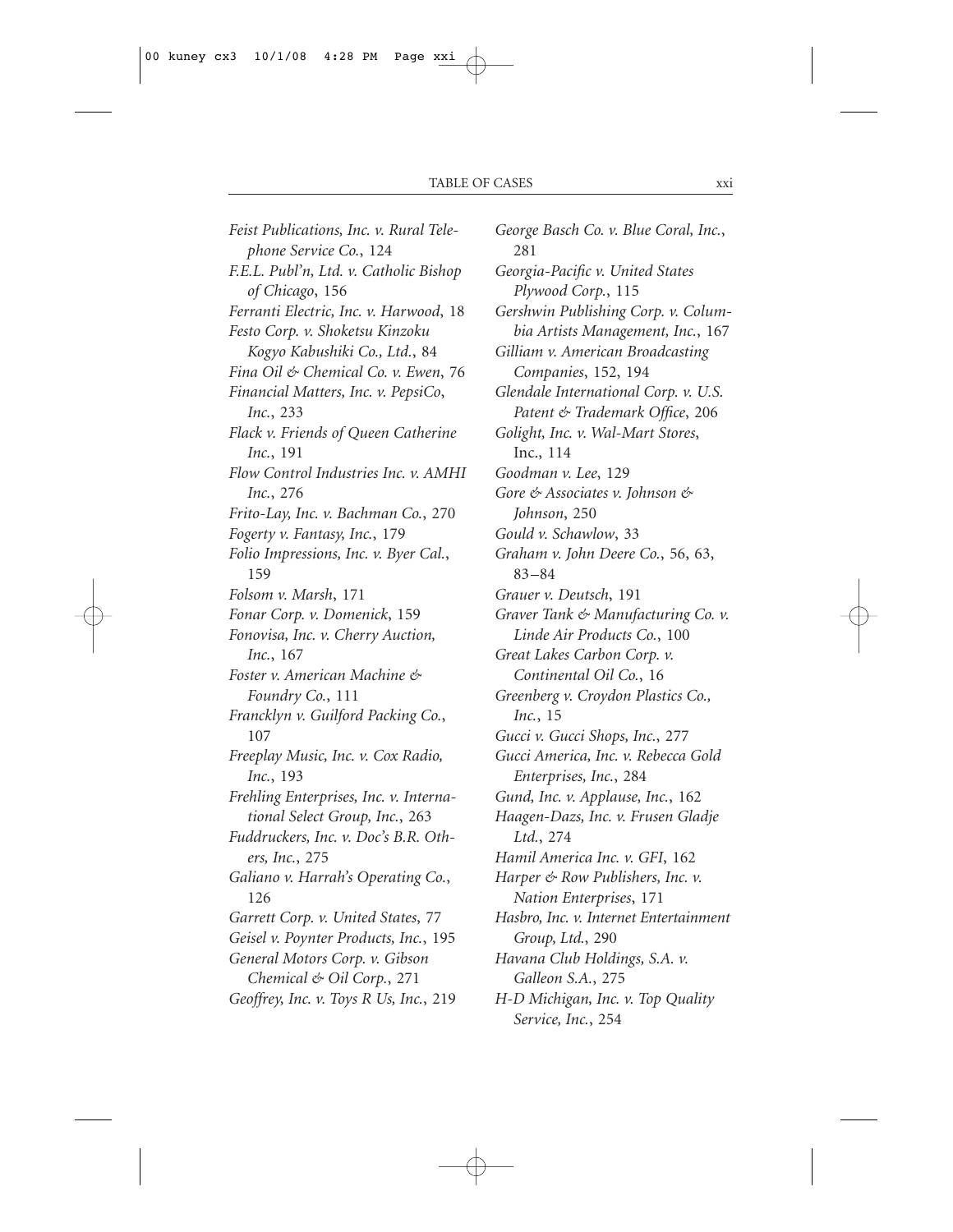*Helene Curtis Industries, Inc. v. Church & Dwight Co.*, 272 *Herbert v. Shanley Co.*, 152 *Herbert Rosenthal Jewelry Corp. v. Kalpakian*, 126 *Heroes, Inc. v. Boomer Esiason Hero's Foundation, Inc.*, 223 *Herscovici v. Loterie Nationale*, 185–186 *Hester Industries, Inc. v. Stein, Inc.*, 88 *Hewlett-Packard Co. v. Bausch & Lomb, Inc.*, 102 Hines, 221 *H.K. Regar & Sons, Inc. v. Scott & Williams, Inc.*, 46-47 *Holeproof Hosiery Co. v. Wallach Bros.*, 275 *Holiday Inns, Inc. v. Airport Holiday Corp.*, 282 *Holsey Corp. v. Waldron Street Book Co.*, 154 *Holmes Group, Inc. v. Vornado Air Circulation Systems, Inc.*, 95 *Hot Stuff Foods, LLC v. Mean Gene Enterprises, Inc.*, 222 *Hughes Tool Co. v. A.F. Spengler Co.*, 109 *Imazio Nursery, Inc. v. Dania Greenhouses*, 38 *Imperial Tobacco, Ltd. v. Philip Morris, Inc.*, 228 *In-N-Out Burgers v. Chadders Restaurant*, 257 *In Over Our Heads, Inc.*, 221 *Independent Baking Powder Co. v. Boorman*, 231 *International Kennel Club, Inc. v. Mighty Star, Inc.*, 260 *International Taste Inc.*, 205

*interstate Net Bank v. NetB@nk, Inc.*, 232 *Iron Mountain Information Management, Inc. v. Taddeo,* 13 *J.A. LaPorte, Inc. v. Norfolk Dredging Co.*, 49–50 Jacobsen, 164 *Jada Toys, Inc. v. Mattell, Inc.*, 248 *Japan Telecom, Inc. v. Japan Telecom America Inc.*, 275 *JCW Investments, Inc. v. Novelty, Inc.*, 163 *J.E.M. Ag. Supply, Inc. v. Pioneer Hi-Bred International, Inc.*, 35, 38 *Johnson Controls, Inc. v. Phoenix Control Systems, Inc.*, 127 *Joint Stock Society v. UDV North America, Inc.*, 273 *Juicy Whip, Inc. v. Orange Bang, Inc.*, 40 *K Mart Corp. v. Cartier, Inc.*, 296 *K-2 Ski Co. v. Head Ski Co., Inc.*, 18 *Kalem Co. v. Harper Bros.*, 152 *K & G Oil Tool & Service Co. v. G & G Fishing Tool Service*, 16 *Kearns v. Chrysler Corp.*, 113 *Kelley Blue book v. Car-Smarts, Inc.*, 285 *Kemp v. Bumble Bee Seafoods, Inc.*, 262 *Kentucky Fried Chicken Corp. v. Diversified Packaging Corp.*, 278 *Kettenburg v. University of Louisville*, 189 *Kewanee Oil Co. v. Bicron Corp.*, 20 *King Pharmaceuticals, Inc. v. Teva Pharmaceuticals USA, Inc.*, 30 *King-Seeley Thermos Co. v. Aladdin Industries, Inc.*, 225 *Klekas v. EMI Films, Inc.*, 121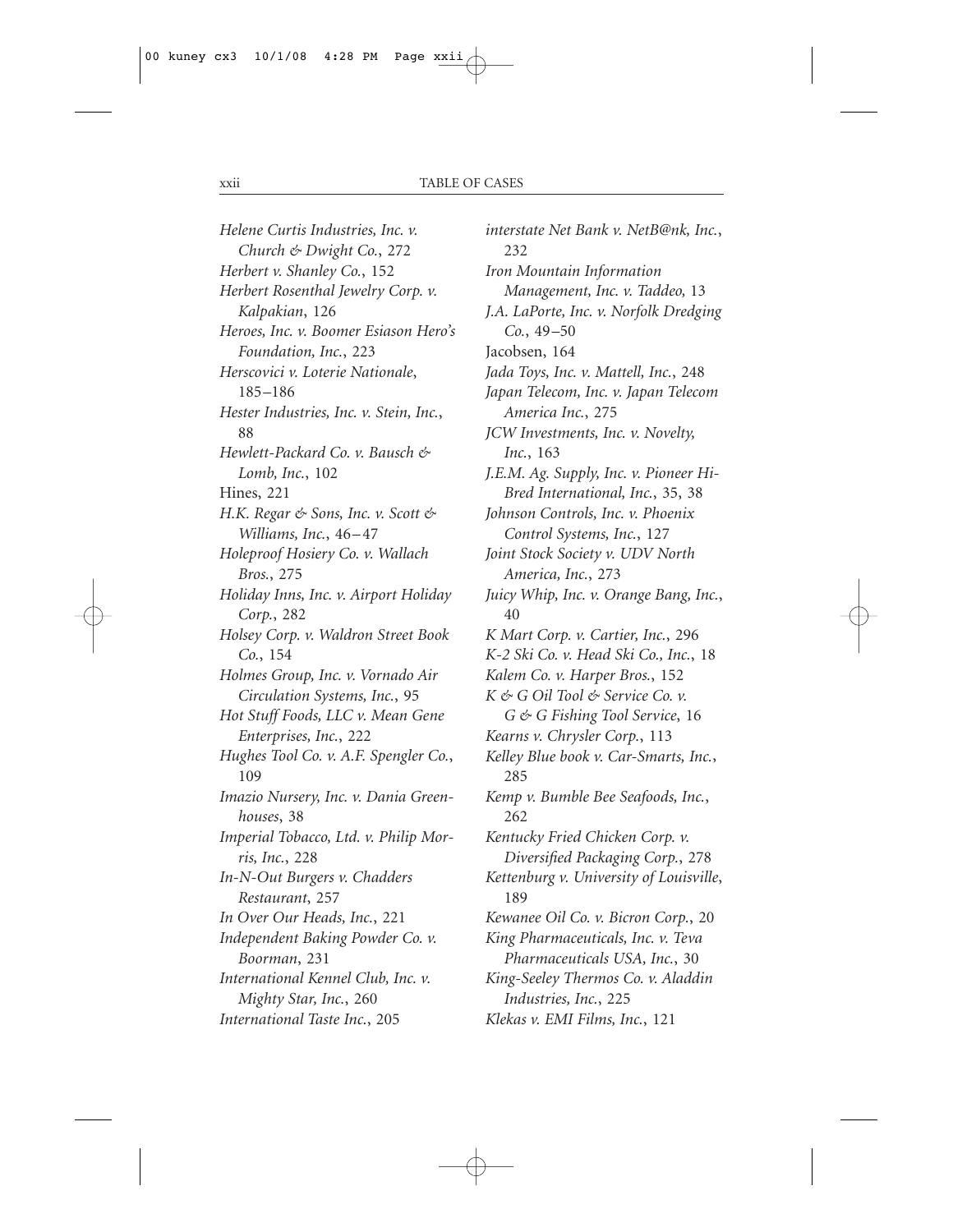*Knitwaves, Inc. v. Lollytogs Ltd.*, 179 *Kohus v. Mariol*, 164 *Kori Corp. v. Wilco Marsh Buggies and Draglines, Inc.*, 113–114 *Kos Pharms., Inc. v. Andrx Corp.*, 249 *KP Permanent Make-up v. Lasting Impressions I, Inc.*, 269 *Kraft Foods Holdings, Inc. v. Helm*, 290 *KSM Fastening Systems Inc. v. H.A. Jones Co.*, 112 *KSR International Co. v. Teleflex, Inc.*, 58–59 *La Societe Anonyme des Parfums le Galion v. Jean Patou, Inc.*, 227 *Lam, Inc. v. Johns-Manville Corp.*, 85–86 *Lang v. Retirement Living Publishing Co., Inc.*, 260 *Larsen v. Terk Technologies Corp.*, 284 *Latin American Music Co. v. The Archdiocese of San Juan of the Roman Catholic & Apostolic Church*, 133 *Lazzaroni USA Corp. v. Steiner Foods*, 257 *Leigh v. Warner Bros, Inc.*, 162 *Lever Bros. Co. v. United States*, 297 *Liberty Mutual Insurance Co. v. Liberty Insurance Co. of Texas*, 223 *Lilley v. Stout*, 189 *Lipton v. Nature Co.*, 175 *Liquid Dynamics Corp. v. Vaughan Co.*, 98 *Lodge Hall Music, Inc. v. Waco Wrangler Club, Inc.*, 154 *Lois Sportswear, U.S.A., Inc. v. Levi Strauss & Co.*, 253

*Lone Star Steakhouse & Saloon, Inc. v. Alpha of Virginia, Inc.*, 264 *Lotus Development Corp. v. Borland International, Inc.*, 127 *Louis Vuitton v. Haute Diggity Dog*, 288, 291–292 *Lucent Information Management, Inc. v. Lucent Technologies, Inc.*, 218 *Lucien Piccard Watch Corp. v. 1868 Crescent Corp.*, 230 *Lyons Partnership, L.P. v. Morris Costumes, Inc.*, 165 *MacSweeney Enterprises, Inc. v. Tarantino*, 270 *Maier Brewing Co. v. Fleischmann Distilling Corp.*, 279 *Manhattan Industries, Inc. v. Sweater Bee by Banff, Ltd.*, 278 *Markman v. Westview Instruments, Inc.*, 99 *Marshak v. Green*, 232 *Martin v. City of Indianapolis*, 190 *Marvel Entertainment Group, Inc.*, 131 *Mary Ellen Enterprises v. Camex, Inc.*, 177 *Mattel, Inc. v. MCA Records, Inc.*, 292 *Matthews v. Freedman*, 180 Mavety Media Group, Ltd., 220 *McNeil-PPC, Inc. v. Procter & Gamble Co.*, 89 *Mechmetals Corp. v. Telex Computer Products, Inc.*, 107 *MedImmune, Inc. v. Genetech, Inc.*, 105 Merck & Co., 90 *Merck KGaA v. Integra Lifesciences I, Ltd.*, 108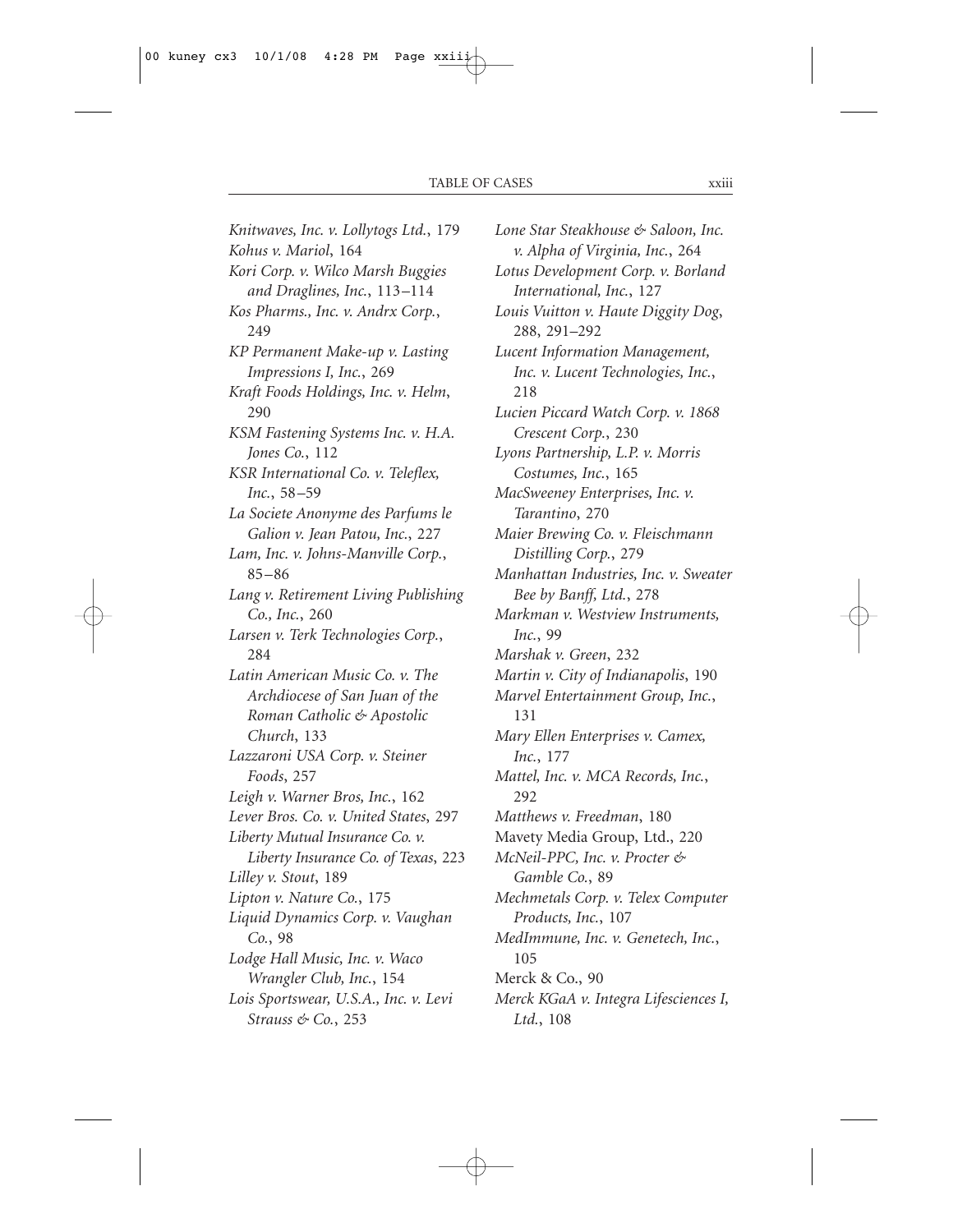*Met-Coil Systems Corp. v. Korners Unlimited, Inc.*, 68 *Metallurgical Industries Inc. v. Fourtek, Inc.*, 9 *Metro-Goldwyn-Mayer Studios, Inc. v. Grokster, Ltd.*, 149, 168, 175 *Microsoft Corp. v. AT&T Corp.*, 102 *Midwest Industries, Inc. v. Karavan Trailers, Inc.*, 96 *Miller Brewing Co. v. Oland's Breweries Ltd.*, 229 *Minnesota Pet Breeders, Inc. v. Schell & Kampeter, Inc.*, 281 *MNI Management, Inc. v. Wine King, LLC*, 258 *Molins PLC v. Textron, Inc.*, 85 *Monsanto Co. v. Rohm & Haas Co.*, 53 Montrachet S.A., 225 *Moog, Inc. v. Pegasus Laboratories, Inc.*, 96 *Morganactive Songs, Inc. v. Padgett*, 156 *Morton-Norwich Products, Inc.*, 211 *Moseley v. Victoria's Secret Catalogue, Inc.*, 286 *Music Sales Corp. v. Morris*, 134 Nalbandian, 36–37 *Narda Microwave Corp. v. General Microwave Corp.*, 84 *National Broadcasting Co., Inc. v. Sonneborn*, 176 *National Conference of Bar Examiners v. Multistate Legal Studies, Inc.*, 178 *National Latex Products Co. v. Sun Rubber Co.*, 48 *Nat'l Geographic Soc'y v. Classified Geographic, Inc.*, 153

*Nautilus Group, Inc. v. ICON Health and Fitness, Inc.*, 260 *Neuman & Co. v. Overseas Shipments, Inc.*, 207 *New West Corp. v. NYM Co. of California, Inc.*, 216 *New York Stock Exchange, Inc. v. New York, New York Hotel LLC*, 286, 290 *Nike, Inc. v. Nikepal Intern., Inc.*, 288 *Nora Beverages, Inc. v. Perrier Group of America, Inc.*, 7 North American Free Trade Association, 222 Nuijten, 35 *Nutro Prods. v. Cole Grain Co.*, 214 *Obear-Nester Glass Co. v. United Drug Co.*, 282 *OddzOn Products, Inc. v. Just Toys,* Inc.,  $60 - 61$ *Omnitech International, Inc. v. Clorox Co.*, 14 *On Davis v. The Gap, Inc.*, 178 *O'Neill Developments, Inc. v. Galen Kilburn, Inc.*, 146 Opprecht, 90 *Orient Express Trading Co., Ltd. v. Federated Department Stores, Inc.*, 267 *Original Appalachian Artworks, Inc. v. Topps Chewing Gum, Inc.*, 290 *Otis Clapp & Son, Inc. v. Filmore Vitamin Co.*, 283 Otto Fabric, Inc., 71 Owens-Corning Fiberglas Corp., 214 *Panduit Corp. v. Stahlin Bros. Fibre Works, Inc.*, 113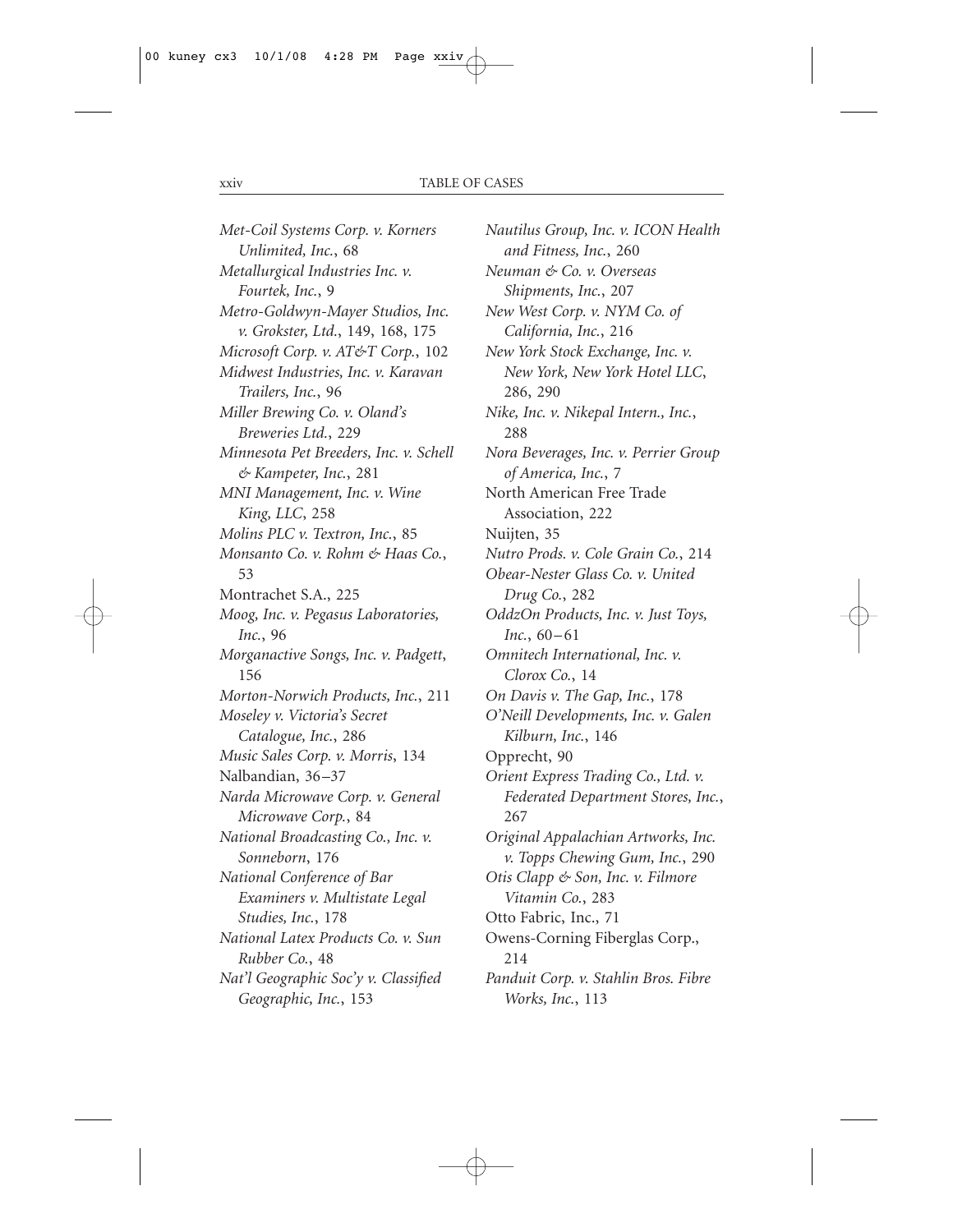*Park 'N Fly, Inc. v. Dollar Park and Fly, Inc.*, 205, 224 *Pasha Publications, Inc. v. Enmark Gas Corp.*, 149 Pasteurized Eggs Corp., 72 *Patlex Corp. v. Mossinghoff*, 89 *Patsy's Brand, Inc. v. I.O.B. Realty, Inc.*, 253 *Peabody v. Norfolk*, 4 *P.E. Sharpless Co. v. Crawford Farms, Inc.*, 35 *PepsiCo, Inc. v. GrapeIce*, 232 Peregrine Entertainment, Ltd., 136 *Perfumebay.com Inc. v. eBay, Inc.*, 277 *Peters v. Active Manufacturing Co.*, 45 *Pfaff v. Wells Electronics, Inc.*, 49 *Phi Delta Theta Fraternity v. J.A. Buchroeder & Co.*, 272 *Phillips v. Pembroke Real Estate, Inc.*, 194 *Pickering v. Holman*, 51–52 *Pinkham v. Sara Lee Corp.*, 154 *Pivot Point International, Inc. v. Charlene Products, Inc.*, 126 *Planetary Motion, Inc. v. Techsplosion, Inc.*, 216 *Playboy Enterprises, Inc. v. Dumas*, 131 *Playboy Enterprises, Inc. v. P.K. Sorren Export Co.*, 282, 285 *Playboy Enterprises, Inc. v. Webbworld, Inc.*, 149 *Playtex Prods. v. Georgia-Pacific Corp.*, 215 *Powell v. Allergan Medical Optics*, 100–101

*Process Control Corp. v. HydReclaim Corp.*, 41– 42 *ProFitness Physical Therapy Center v. Pro-Fit Orthopedic and Sports Physical Therapy P.C.*, 273 *PSC Computer Products, Inc. v. Foxconn International, Inc.*, 53 Public Performance of Sound Recordings: Definition of a Service, 157 *Public Systems, Inc. v. Towry*, 8 *Qualitex Co. v. Jacobson Products, Inc.*, 214 *Quanta Computer, Inc. v. LG Electronics, Inc.*, 103 *Quick Techologies, Inc. v. Sage Group PLC*, 279 *Religious Technology Center v. Netcom On-Line Communication Services*, 9 *Renaissance Greeting Cards, Inc. v. Dollar Tree Stores, Inc.*, 209, 255 *Research Corp. v. NASCO Industries, Inc.*, 46 *Ride the Ducks, LLC v. Duck Boat Tours, Inc.*, 214 *Rivard v. Linville*, 228 *R.J. Reynolds Tobacco Co. v. Premium Tobacco Stores, Inc.*, 272 *Roberts v. Sears, Roebuck & Co.*, 58–59 Robeson, 31 *Robintech, Inc. v. Chemidus Wavin, Ltd.*, 106 Rosen, 62 Roman Cleanser Co., 238 Rouffet, 58 *Roulo v. Russ Berrie & Co., Inc.*, 280 *RSO Records, Inc. v. Peri*, 176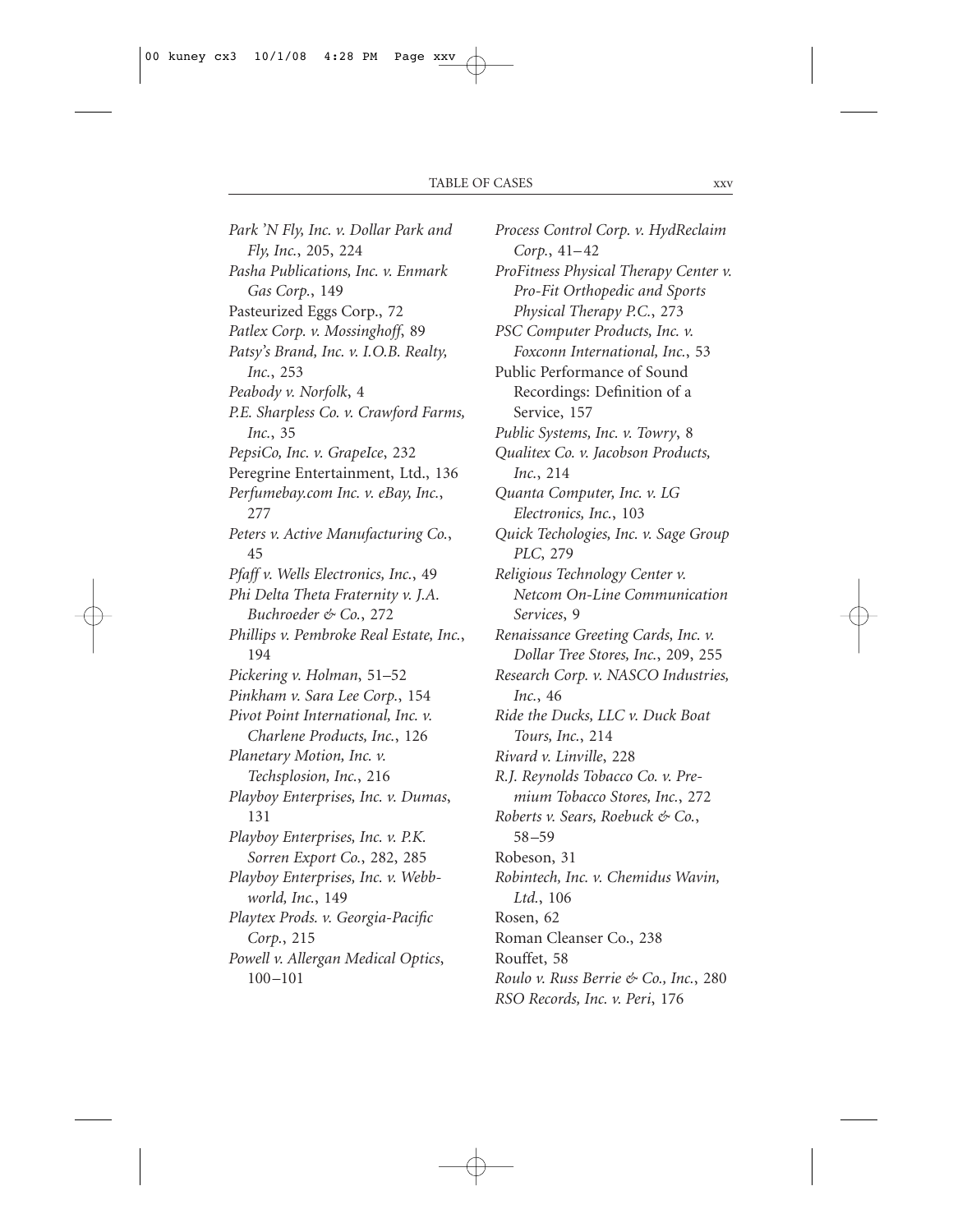*Ryko Manufacturing Co. v. Nu-Star, Inc.*, 61, 63 *SABAM & C. Herscovici v. Loterie Nationale, RIDA*, 186 *Sands, Taylor & Wood v. Quaker Oats Co.*, 229–230 *Sarkisian v. Winn-Proof Corp.*, 66 Save Venice New York, Inc., 208 *Schering Corp. v. Gilbert*, 61 *Schmidt v. Honeysweet Hams, Inc.*, 205 *Schneider (Europe) AG v. SciMed Life Sys., Inc.*, 112 Schnell, 60 Schwendler, 80 *Schwan's IP, LLC v. Kraft Pizza*, 204 *Schwinn Bicycle Co. v. Goodyear Tire & Rubber Co.*, 36 *Seachange International, Inc. v. C-COR, Inc.*, 100 *SEB S.A. v. Montgomery Ward & Co.*, 100 *Sega Enterprises, Ltd. v. Accolade, Inc.*, 247 *Sengoku Works Ltd. v. RMC Intern., Ltd.*, 217 *Shellmar Products Co. v. Allen-Qualley Co.*, 8 *Shields v. Zuccarini*, 296 *Sid & Marey Krofft Television Productions, Inc. v. McDonald's Corp.*, 165 *Skoog v. McCray Refrigerator Co.*, 17 *Smith v. ACME General Corp.*, 66 *Smith v. Wal-Mart Stores, Inc.*, 292 *Societe Civile Succession Richard Guino v. International Foundation for Anticancer Drug Discovery*, 175–176

*Societe Des Produits Nestle, S.A. v. Casa Helvetia, Inc.*, 296 *Sony Corp. of America v. Universal City Studios*, 167 *Spindelfabrik Suessen-Schurr Stahlecker & Grill GmbH v. Schubert & Salzer Maschinenfabrik Aktiengesellschaft*, 67 *Sportvision, Inc. v. Sportsmedia Technology Corp.*, 212 *Standard Oil Co. v. American Cyanamid Co.*, 62 *Star Industries, Inc. v. Bacardi & Co. Ltd.*, 253 *Star Markets, Ltd. v. Texaco, Inc.*, 287 *State Industries, Inc. v. Mor-Flo Industries, Inc.*, 114 *State Street Bank & Trust Co. v. Signature Financial Group, Inc.*, 33 *Steinbeck v. McIntosh & Otis, Inc.*, 134 *Steinberg Bros., Inc. v. New England Overall Co.*, 207 *Sterling Brewers, Inc. v. Schenley Industries, Inc.*, 229 *Stern's Miracle-Gro Products, Inc. v. Shark Products, Inc.*, 255–256 *Stray v. Devine's, Inc.*, 275 *Sun-Fun Products, Inc. v. Suntan Research & Development, Inc.*, 249 *Suntrust Bank v. Houghton Mifflin Co.*, 161 *Susan Wakeen Doll Co., Inc. v. Ashton Drake Galleries*, 160 *Sweetarts v. Sunline, Inc.*, 277 *Synergistic Intern, LLC v. Korman*, 210 *Syntex Laboratories, Inc. v. Norwich Pharmaceutical Co.*, 235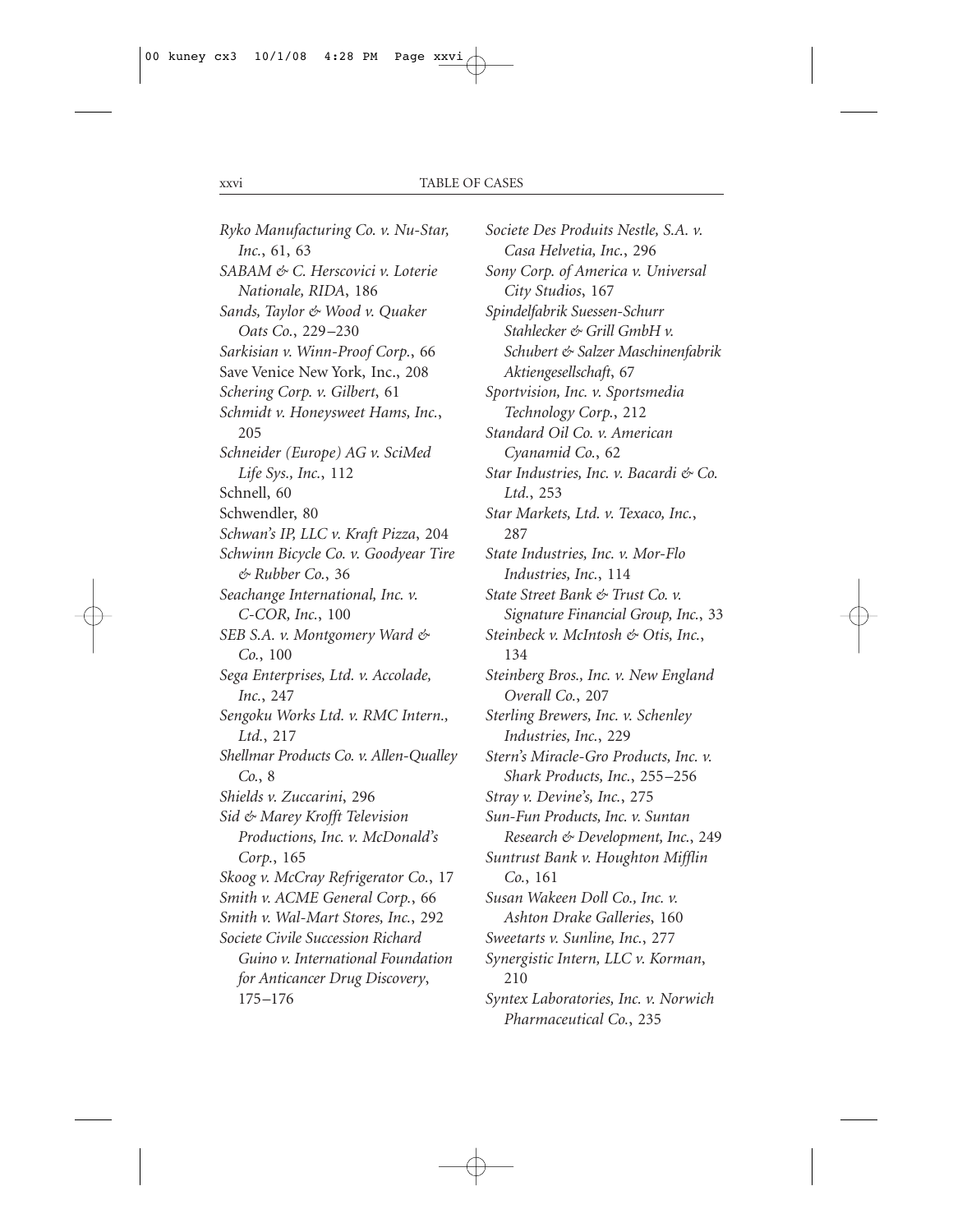| Syntex (U.S.A.) Inc. v. United States  | United States Navy v. U    |
|----------------------------------------|----------------------------|
| Patent & Trademark Office, 90          | Manufacturing Co.,         |
| Taco Cabana International, Inc. v.     | U.S. Jaycees v. Chicago    |
| Two Pesos, 235                         | Commerce and Indu          |
| Tamko Roofing Products, Inc. v. Ideal  | Vail Associates, Inc. v. V |
| Roofing Co., Ltd., 281, 284            | Ltd., 206                  |
| Tangorre v. Mako's, Inc., 153          | Vamco Machine and To       |
| Tenseltown, Inc., 221                  | $64 - 65$                  |
| Texas Pig Stands, Inc. v. Hard Rock    | Vandenberg v. Dairy Eq     |
| Café International, Inc., 284          | 57                         |
| The Vision Center v. Opticks, Inc.,    | Venetianaire Corp. of A    |
| 205                                    | A & P Import Co., 2        |
| Thomson v. Larson, 129                 | Video Pipeline, Inc. v. B  |
| Tie Tech, Inc. v. Kinedyne Corp., 212  | Home Entertainmen          |
| Times Mirror Magazines, Inc. v. Las    | Virgin Enterprises Ltd.    |
| Vegas Sports News, LLC, 287            | 215                        |
| Timken Roller Bearing Co. v. U.S.,     | Wall Data Inc. v. Los Ar   |
| 271                                    | Sheriff's Departmen        |
| Together Development Corp., 238        | Walsh v. Davidson, 96      |
| Tower Tech, Inc., 72                   | Warner-Jenkinson Co.,      |
| Toys, 290                              | Davis Chemical Co.,        |
| TR-3 Industries, 238                   | Warner-Lambert Pharr       |
| TrafFix Devices, Inc. v. Marketing     | v. John J. Reynolds, 1     |
| Displays, Inc., 212                    | Waterman v. Mackenzi       |
| Transgo, Inc. v. Ajac Transmission     | Wendt v. Host Internati    |
| Parts Corp., 235                       | Whimsicality, Inc. v. Ru   |
| Transmatic, Inc. v. Gulton Industries, | Co., 159                   |
| Inc., $101$                            | Whittaker Corp. v. Exec    |
| Transportation Design & Technology,    | 285                        |
| <i>Inc.</i> , 71                       | Wilbur-Ellis Co. v. Kuth   |
| Trenton v. Infinity Broadcasting       | Wilcher Corp., 221         |
| Corp., 123                             | Wilhelm Pudenz, Gmbl       |
| Tumblebus Inc. v. Cranmer, 255         | Inc., 272                  |
| Two Pesos, Inc. v. Taco Cabana, Inc.,  | Williams v. UMG Recor      |
| 210                                    | 193                        |
| Ty, Inc. v. GMA Accessories, Inc., 160 | Williams Electronics, In   |
| Union Carbide Corp. v. Ever-Ready      | International, Inc., 1     |
| Inc., 271                              | Wincharger Corp. v. Rii    |
| United States Department of the        | Windsurfing Internatio     |
| Interior, 223                          | AMF, Inc., 110-111         |

*United States Navy v. United States ing Co.*, 223 *U.S. Jaycees v. Chicago Jr. Ass'n of Commerce and Industry*, 271 *Inc. v. Vend-Tel-Co., Vamco Machine and Tool, Inc.*, *Vandenberg v. Dairy Equipment Co.*, *<i>Corp. of America v. A & P Import Co.*, 267, 269 *Video Pipeline, Inc. v. Buena Vista Home Entertainment, Inc.*, 155 *Virgin Enterprises Ltd. v. Nawab*, *Wall Data Inc. v. Los Angeles County Sheriff's Department*, 149 *Walsh v. Davidson,* 96 *Warner-Jenkinson Co., Inc. v. Hilton Davis Chemical Co.*, 85 *Warner-Lambert Pharmaceutical Co. v. John J. Reynolds, Inc.*, 21 *Waterman v. Mackenzie*, 71 *Wendt v. Host International*, 261 *Whimsicality, Inc. v. Rubie's Costume Whittaker Corp. v. Execuair Corp.*, *Wilbur-Ellis Co. v. Kuther*, 104–105  $221$ *Wilhelm Pudenz, GmbH v. Littlefuse, Williams v. UMG Recordings, Inc.*, *Williams Electronics, Inc. v. Artic International, Inc.*, 122 *Wincharger Corp. v. Rinco, Inc.*, 253 *Windsurfing International Inc., v.*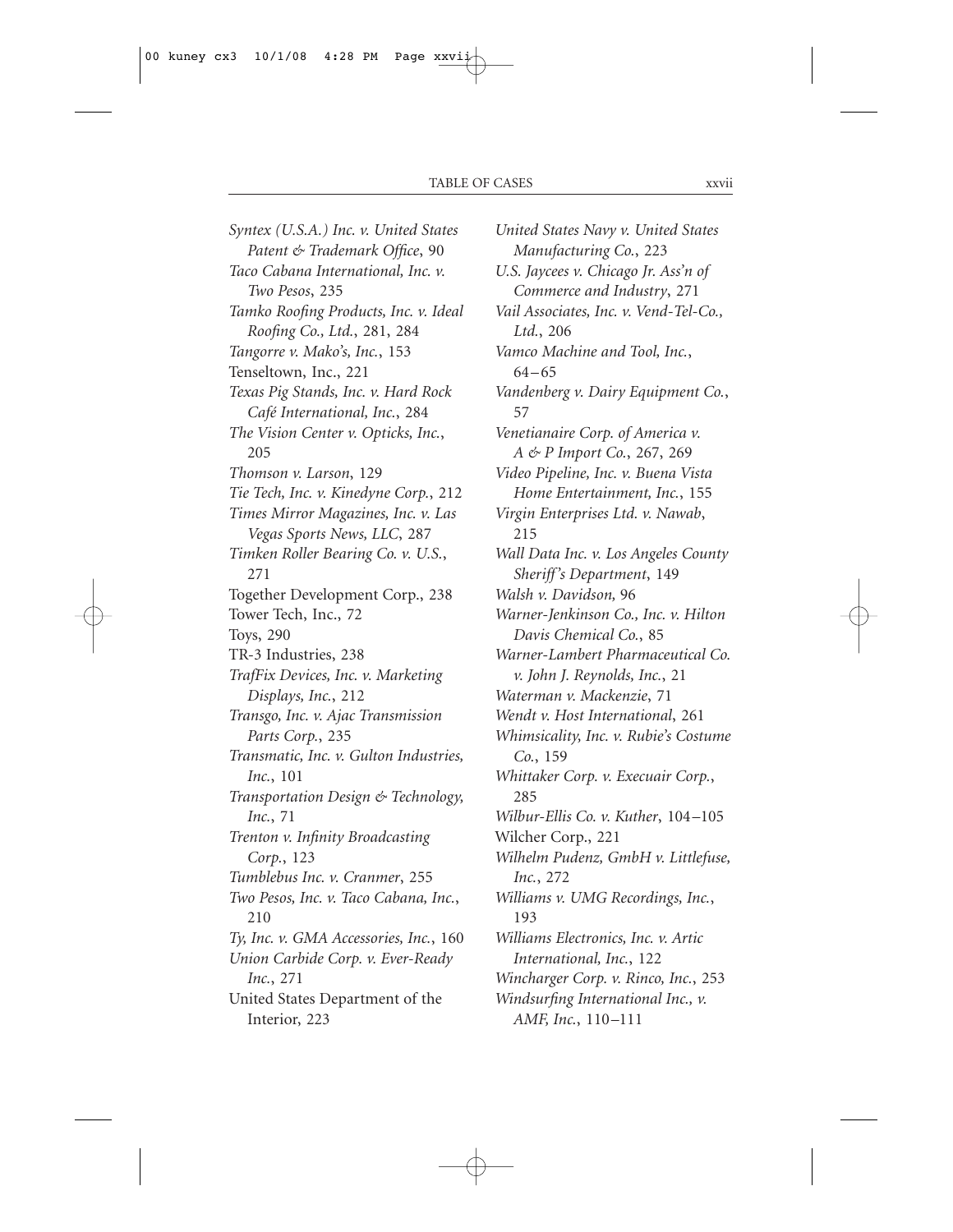*W.L. Gore & Associates, Inc. v. Garlock, Inc.*, 110 *W.L. Gore & Associates, Inc. v. Oak Materials Group, Inc.*, 116 Wood, 58, 60, 229–230 Woodward & Lothrop Inc., 207 *Woofter v. Carlson*, 54 World Auxiliary Power Co., 136–137 *World Wrestling Federation Entertainment, Inc. v. Big Dog Holdings, Inc.*, 172

*Worthington v. Anderson*, 275 *Wright Medical Technology, Inc. v. Grisoni*, 11 Wyer, 48 *Wynn Oil Co. v. American Way Service Corp.*, 263 *Young v. Dworkin*, 53 *Zatarains, Inc. v. Oak Grove Smokehouse, Inc.*, 269 *Zelinski v. Columbia*, 283 *Zyla v. Wadsworth*, 193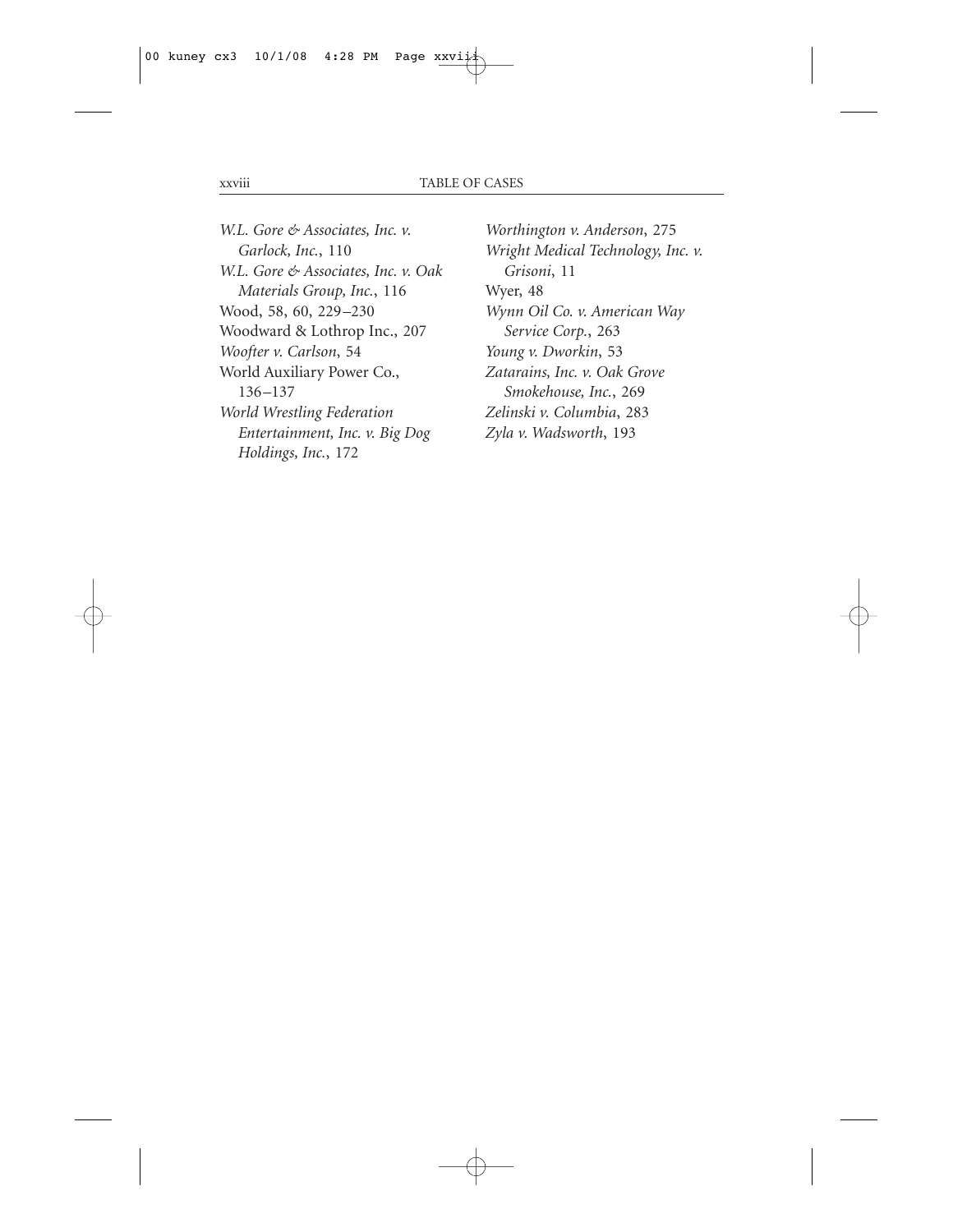### **Table of Statutes**

```
United States Code
 7 U.S.C. § 2402, 38
 7 U.S.C. § 2483(a), 38
 7 U.S.C. § 2483(b), 38
11 U.S.C. § 544, 236
15 U.S.C. § 1501, 215
15 U.S.C. § 1051(d)(1), 216
15 U.S.C. § 1051(d)(1)(2), 216
15 U.S.C. § 1052, 220, 231, 246
15 U.S.C. § 1052(a), 221
15 U.S.C. § 1052(b), 223
15 U.S.C. § 1052(c), 222
15 U.S.C. § 1052(e)(1), 204–205
15 U.S.C. § 1052(e)(2), 205–206,
  208
15 U.S.C. § 1052(e)(3), 208–209
15 U.S.C. § 1052(e)(5)211
15 U.S.C. § 1054, 205
15 U.S.C. § 1055, 233
15 U.S.C. § 1057(c)(1), 218
15 U.S.C. § 1060, 239
15 U.S.C. § 1060(a)(1), 231, 237
15 U.S.C. § 1060(a)(4), 237–238
15 U.S.C. § 1062(c), 266
15 U.S.C. § 1063(b)(2), 216
15 U.S.C. § 1064, 205, 211
15 U.S.C. § 1064(3), 204, 224–226
15 U.S.C. § 1065, 205, 224,
  265–266
15 U.S.C. § 1065(4), 224
15 U.S.C. § 1068(b), 220
15 U.S.C. § 1072, 219, 238, 261
```
15 U.S.C. § 1114, 267 15 U.S.C. § 1114(1), 246 15 U.S.C. § 1115, 224, 244, 298, 314 15 U.S.C. § 1115(a), 219, 224, 265 15 U.S.C. § 1115(b), 265–267, 270 15 U.S.C. § 1115(b)(1), 267 15 U.S.C. § 1115(b)(2), 226–227, 284 15 U.S.C. § 1115(b)(3), 268 15 U.S.C. § 1115(b)(4), 267–269 15 U.S.C. § 1115(b)(5), 270 15 U.S.C. § 1115(b)(6), 271 15 U.S.C. § 1115(b)(7), 271 15 U.S.C. § 1115(b)(8), 267, 272 15 U.S.C. § 1115(b)(9), 267, 272 15 U.S.C. § 1115(c), 271 15 U.S.C. § 1116, 276, 293 15 U.S.C. § 1116(a), 276 15 U.S.C. § 1117, 276, 278, 293 15 U.S.C. § 1117(a), 278–279, 282–284 15 U.S.C. § 1117(b), 284 15 U.S.C. § 1117(c), 284 15 U.S.C. § 1118, 276, 285, 293 15 U.S.C. § 1125, 193, 231, 267, 293, 295–296 15 U.S.C. § 1125(a), 246 15 U.S.C. § 1125(c), 286 15 U.S.C. § 1125(c)(1), 286, 292 15 U.S.C. § 1125(c)(2)(A), 287–288 15 U.S.C. § 1125(c)(2)(B), 288–289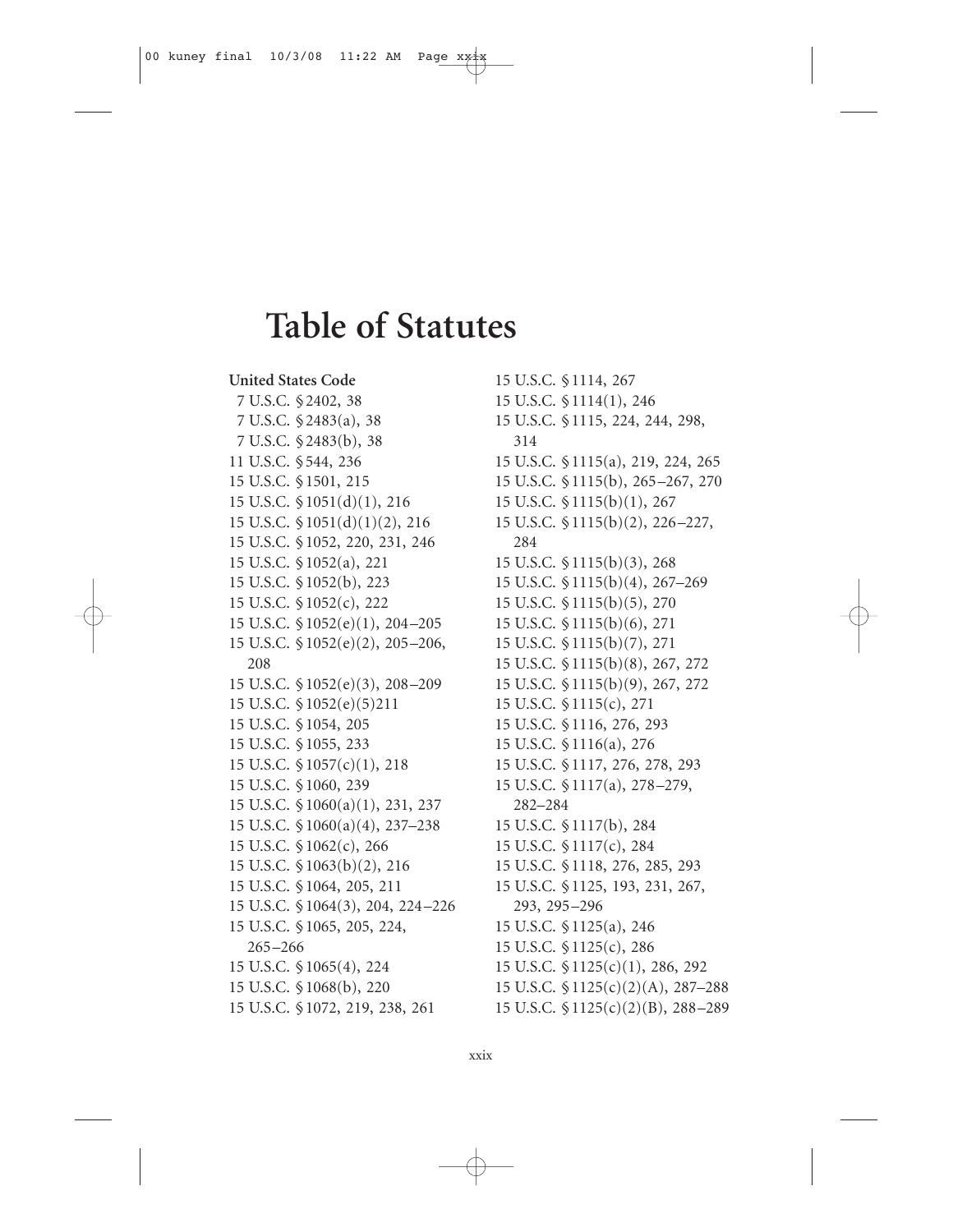15 U.S.C. § 1125(c)(2)(C), 290 15 U.S.C. § 1125(c)(3), 291 15 U.S.C. § 1125(c)(3)(A)(ii)292 15 U.S.C. § 1125(c)(3)(B), 292 15 U.S.C. § 1125(c)(3)(C), 292 15 U.S.C. § 1125(c)(4)(C), 292 15 U.S.C. § 1125(c)(5)(B), 293 15 U.S.C. § 1125(d), 295 15 U.S.C. § 1125(d)(1)(A), 296 15 U.S.C. § 1127, 199–200, 213, 215–216, 225–233 17 U.S.C. § 101, 123, 127–128, 130, 136, 147–148, 151, 155, 157, 188–189 17 U.S.C. § 101(1), 130 17 U.S.C. § 102, 119, 121–123, 128 17 U.S.C. § 102(a), 122, 159 17 U.S.C. § 102(b), 123, 128 17 U.S.C. § 103, 121 17 U.S.C. § 106, 119, 121, 128–129, 148, 152, 157–158, 167, 191 17 U.S.C. § 106(1), 148 17 U.S.C. § 106(3), 152–153, 155 17 U.S.C. § 106(4), 155 17 U.S.C. § 106(5), 157 17 U.S.C. § 106(6), 155–156 17 U.S.C. § 106A, 121, 190–191 17 U.S.C. § 106A(a)(1), 190 17 U.S.C. § 106A(a)(2), 190 17 U.S.C. § 106A(a)(3), 190 17 U.S.C. § 106A(e)(1), 191 17 U.S.C. § 107, 170, 179 17 U.S.C. § 109, 154, 169 17 U.S.C. § 109(a), 153, 157 17 U.S.C. § 109(b), 153, 157 17 U.S.C. § 109(c), 157 17 U.S.C. § 109(2)(A), 154 17 U.S.C. § 110, 168 17 U.S.C. § 110(1), 168

17 U.S.C. § 110(2), 168 17 U.S.C. § 110(3), 156, 168 17 U.S.C. § 110(4), 156, 168 17 U.S.C. § 110(5), 168 17 U.S.C. § 110(6), 169 17 U.S.C. § 110(7), 169 17 U.S.C. § 110(8), 169 17 U.S.C. § 110(9), 169 17 U.S.C. § 110(10), 169 17 U.S.C. § 110(11), 169 17 U.S.C. § 111, 156, 169 17 U.S.C. § 111(a), 156, 169 17 U.S.C. § 111(c), 156, 169 17 U.S.C. § 111(d), 156 17 U.S.C. § 111(e), 156, 169 17 U.S.C. § 112, 149–150, 169 17 U.S.C. § 113(d), 121, 190 17 U.S.C. § 114(a), 156 17 U.S.C. § 114(d), 156 17 U.S.C. § 114(f), 156 17 U.S.C. § 117, 127, 149–150, 160 17 U.S.C. § 119, 156 17 U.S.C. § 121, 168 17 U.S.C. § 122, 156, 169 17 U.S.C. § 201, 128 17 U.S.C. § 201(b), 129 17 U.S.C. § 201(d)(1), 132 17 U.S.C. § 201(d)(2), 133 17 U.S.C. § 203, 192 17 U.S.C. § 203(3), 134 17 U.S.C. § 203(4), 134 17 U.S.C. § 203(5), 134, 192 17 U.S.C. § 204, 140 17 U.S.C. § 204(a), 133 17 U.S.C. § 205(a), 136 17 U.S.C. § 205(c), 136–137 17 U.S.C. § 205(c)(1), 138 17 U.S.C. § 205(d), 133, 137 17 U.S.C. § 301, 121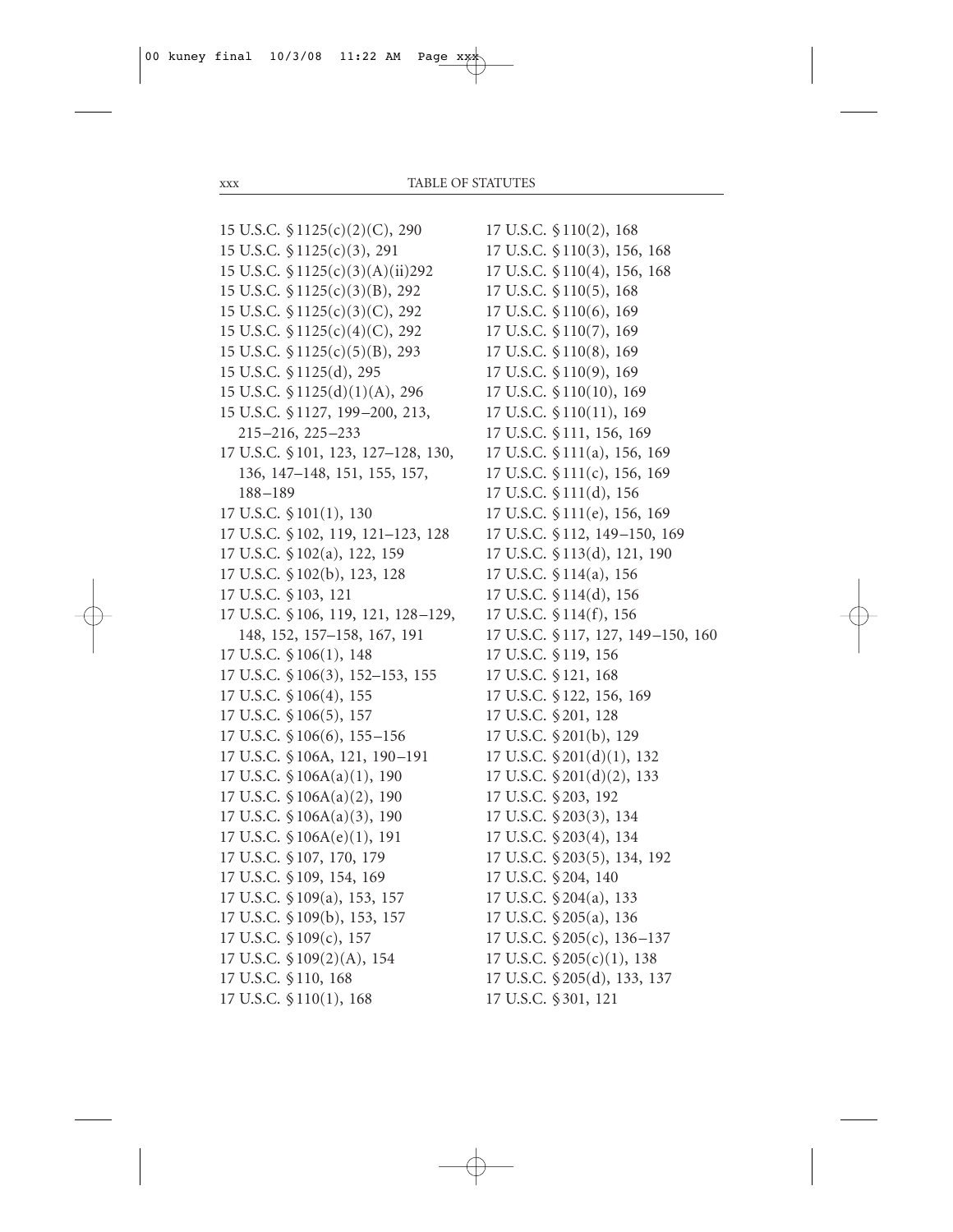17 U.S.C. § 301(b)(2), 121 17 U.S.C. § 301(f)(2), 194 17 U.S.C. § 302(a), 129, 132 17 U.S.C. § 302(b), 132 17 U.S.C. § 302(c), 132 17 U.S.C. § 302(d), 132 17 U.S.C. § 302(e), 132 17 U.S.C. § 303, 131, 17 U.S.C. § 304, 134 17 U.S.C. § 304(c), 192 17 U.S.C. § 401, 146–147 17 U.S.C. § 401(b), 147 17 U.S.C. § 401(b)(1), 147 17 U.S.C. § 401(c), 147, 159 17 U.S.C. § 401(d), 147 17 U.S.C. § 402, 147 17 U.S.C. § 402(c), 147 17 U.S.C. § 402(d), 147 17 U.S.C. § 405, 146 17 U.S.C. § 407(a), 145 17 U.S.C. § 408, 145 17 U.S.C. § 410, 145–146 17 U.S.C. § 502, 173–174 17 U.S.C. § 503, 173, 175–176 17 U.S.C. § 503(a), 175 17 U.S.C. § 503(b), 175–176 17 U.S.C. § 504, 174, 176 17 U.S.C. § 505, 174, 179 17 U.S.C. § 506, 174 17 U.S.C. § 1001(11), 150 17 U.S.C. § 1002, 150 17 U.S.C. § 1008, 151 17 U.S.C. § 1201(a), 151 17 U.S.C. § 1201(a)(D), 151 17 U.S.C. § 1201(a)(E)(2), 151 17 U.S.C. § 1201(f), 151 18 U.S.C. § 1831, 20 18 U.S.C. § 1832, 20 18 U.S.C. § 3571, 20

21 U.S.C. § 360cc(a)(2), 39 28 U.S.C. § 1295(a)(4)(A), 86 28 U.S.C. § 1338(a), 95 28 U.S.C. § 1658, 292 35 U.S.C. § 100(b), 32 35 U.S.C. § 101, 27, 29, 31–32, 38–39, 73, 302 35 U.S.C. § 102, 27, 29, 42– 44, 47– 48, 50, 73, 302, 305 35 U.S.C. § 102(b), 43– 44, 47 35 U.S.C. § 102(c), 43– 44 35 U.S.C. § 102(d), 43– 44, 47 35 U.S.C. § 102(e), 43 35 U.S.C. § 102(f), 43, 60 35 U.S.C. § 102(g), 43 35 U.S.C. § 103, 27, 29, 60, 66, 73, 302 35 U.S.C. § 103(a), 42, 56 35 U.S.C. § 111, 78 35 U.S.C. § 111(b), 78 35 U.S.C. § 112, 29, 38, 41, 78–79, 81–82 35 U.S.C. § 113, 82 35 U.S.C. § 115, 77–78 35 U.S.C. § 116, 76–77 35 U.S.C. § 122, 78 35 U.S.C. § 134, 86 35 U.S.C. § 135(a), 96 35 U.S.C. § 135(c), 96 35 U.S.C. § 135(d), 96 35 U.S.C. § 141, 90 35 U.S.C. § 154(a)(2)30, 69 35 U.S.C. § 154(b)30 35 U.S.C. § 156, 30 35 U.S.C. § 161, 30, 37 35 U.S.C. § 171, 35 35 U.S.C. § 173, 30 35 U.S.C. § 251, 86–87 35 U.S.C. § 252, 87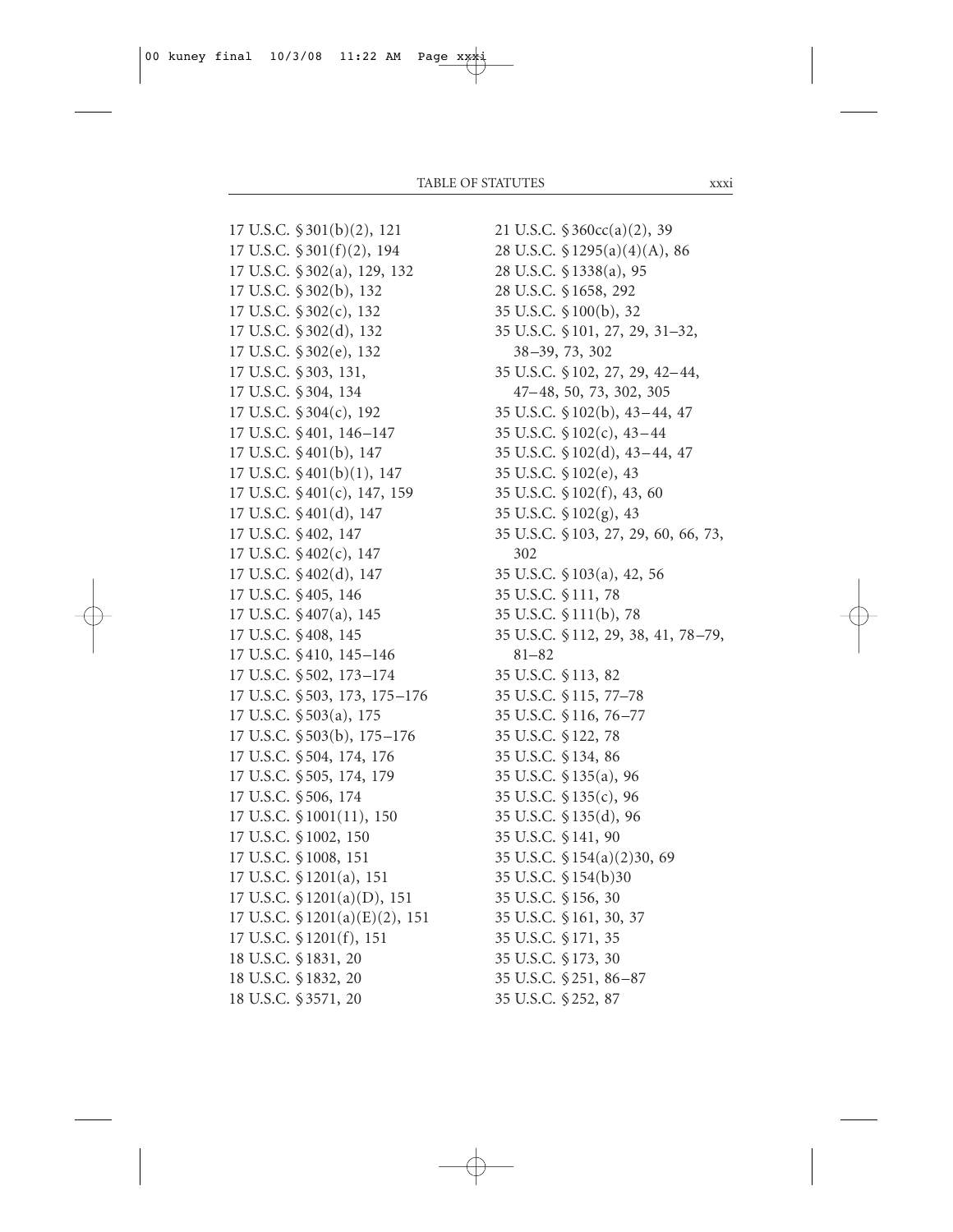35 U.S.C. § 253, 31 35 U.S.C. § 261, 67– 68, 71–72 35 U.S.C. § 271, 97 35 U.S.C. § 271(a), 98, 100 35 U.S.C. § 271(b), 102 35 U.S.C. § 271(c), 102 35 U.S.C. § 271(e), 108 35 U.S.C. § 271(f), 102–103 35 U.S.C. § 273, 107 35 U.S.C. § 281, 68, 77 35 U.S.C. § 282, 98, 105 35 U.S.C. § 283, 108 35 U.S.C. § 284, 108, 113, 116 35 U.S.C. § 285, 108, 116 35 U.S.C. § 286, 108 35 U.S.C. § 287, 108 35 U.S.C. § 289, 113 35 U.S.C. § 302, 89 35 U.S.C. § 303, 89 35 U.S.C. § 282, 98, 105 35 U.S.C. § 303(a), 89 35 U.S.C. § 304, 90 35 U.S.C. § 305, 89–90 35 U.S.C. § 306, 90 35 U.S.C. § 307(a), 91 35 U.S.C. § 314, 90–91 35 U.S.C. § 315(b), 90 35 U.S.C. § 316(a), 91 35 U.S.C. § 318, 89 35 U.S.C. § 544, 72

37 C.F.R. § 1.75(e), 81 37 C.F.R. § 1.77, 78 37 C.F.R. § 2.181(a)(1), 220 37 C.F.R. § 201.20(g), 147

#### **Uniform Commercial Code**

UCC § 1-102, 134, 239 UCC § 1-109, 70, 135, 237  $UCC \$  1-109(c)(1), 70, 135, 237 UCC § 1-201(b)(35), 236 UCC § 1-203(b), 135, 236 UCC § 9-311, 70, 135, 237 UCC § 9-311(b), 70, 135, 237 UCC § 9-322(a)(3), 137  $UCC$  § 9-601(a), 138  $UCC$  § 9-601(c), 138 UCC § 9-609(a), 138 UCC § 9-609(b), 138  $UCC$  § 9-610(a), 139  $UCC$  § 9-610(c)(2),139 UCC § 9-615, 140 UCC § 9-615(f), 140 UCC § 9-619(a), 140 UCC § 9-619(b), 140 UCC § 9-620, 139 UCC § 9-621, 139 UCC § 9-222(a), 139 UCC § 9-622(b), 139

#### **Code of Federal Regulations**

37 C.F.R. § 1.16, 78 37 C.F.R. § 1.172(b), 86 37 C.F.R. § 1.304, 86 37 C.F.R. § 1.324, 87 37 C.F.R. § 1.56, 78, 37 C.F.R. § 1.56(a) 85 37 C.F.R. § 1.75(c), 82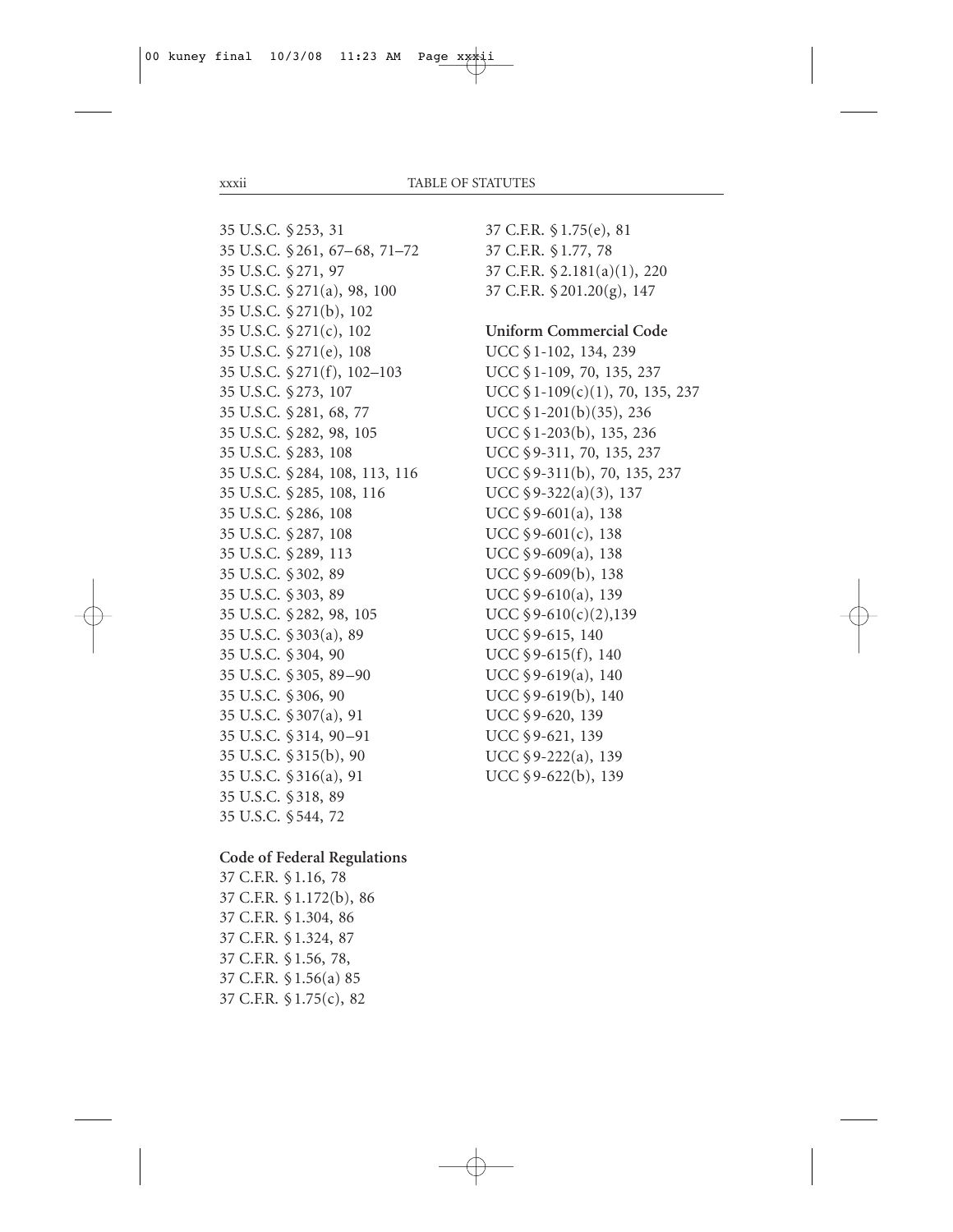## **Series Editor's Foreword**

The Carolina Academic Press Mastering Series is designed to provide you with a tool that will enable you to easily and efficiently "master" the substance and content of law school courses. Throughout the series, the focus is on quality writing that makes legal concepts understandable. As a result, the series is designed to be easy to read and is not unduly cluttered with footnotes or cites to secondary sources.

In order to facilitate student mastery of topics, the Mastering Series includes a number of pedagogical features designed to improve learning and retention. At the beginning of each chapter, you will find a "Roadmap" that tells you about the chapter and provides you with a sense of the material that you will cover. A "Checkpoint" at the end of each chapter encourages you to stop and review the key concepts, reiterating what you have learned. Throughout the book, key terms are explained and emphasized. Finally, a "Master Checklist" at the end of each book reinforces what you have learned and helps you identify any areas that need review or further study.

We hope that you will enjoy studying with, and learning from, the Mastering Series.

> Russell L. Weaver Professor of Law & Distinguished University Scholar University of Louisville, Louis D. Brandeis School of Law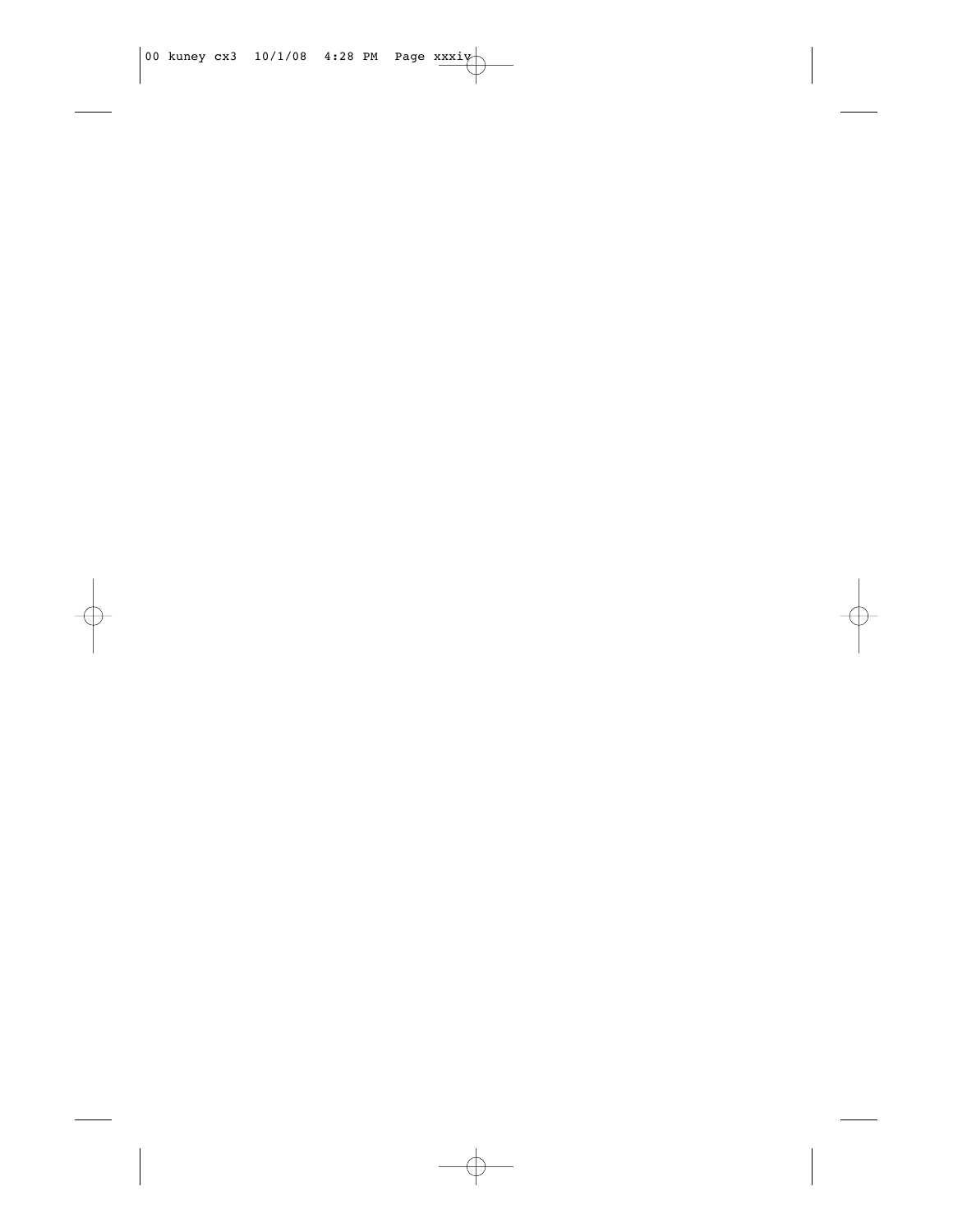### **About the Authors**

George W. Kuney is a W.P. Toms Professor of Law and the Director of the James L. Clayton Center for Entrepreneurial Law at the University of Tennessee College of Law in Knoxville, Tennessee. He received his B.A. in 1986 from the University of California at Santa Cruz, his J.D. in 1989 from Hastings College of the Law, and his MBA in 1997 from the University of San Diego. He practiced law full time until 2001, last as a partner at the San Diego office of the Allen Matkins firm and previously with the Howard Rice and Morrison & Foerster firms in his hometown of San Francisco. At the University of Tennessee College of Law, he teaches business law courses. He is the author of Secured Transactions: UCC ARTICLE 9 and Bankruptcy (Clayton Center for Entrepreneurial Law 2008, with Robert M. Lloyd); Mastering Bankruptcy Law (Carolina Academic Press 2008); Legal Drafting: Process, Techniques, and Exercises (West 2007, with Thomas R. Haggard); LEGAL DRAFTING IN A NUTSHELL (3rd edition West 2007, with Thomas R. Haggard); Chapter 11–101: The Essentials of Chapter 11 Practice (ABI 2007, with Jonathan P. Friedland, Michael L. Bernstein, and Professor John D. Ayer); The Elements of Contract Drafting with Questions and Clauses for Consideration, 2nd Edition (text and teachers manual, West 2007); California Law of Contracts (University of California CEB Treatise 2007, with Donna C. Looper); and Contracts: Transactions and Litigation (text and teachers manual, West 2006, with Robert M. Lloyd). http://www.law.utk.edu/Kuney. Professor Kuney is a member of the State Bars of California and Tennessee and consults and provides training for attorneys nationwide.

Donna C. Looper is an Adjunct Professor of Law at the University of Tennessee College of Law, Knoxville, Tennessee, where she teaches Legal Process and related courses. She received her J.D. in 1989 from the University of California, Hastings College of the Law and her A.B. in 1984 from Barnard College, Columbia University. She clerked for the Chief Judge of the United States District Court for the Eastern District of Louisiana and then for the United States Court of Appeals for the Ninth Circuit. Before teaching at the University of Tennessee College of Law, Ms. Looper was a Senior Attorney for the California Court of Appeal, Fourth District, Division One, and prior to that, was in private practice in San Diego and San Francisco. She is the author of Cal-IFORNIA LAW OF CONTRACTS (University of California CEB Treatise 2007, with George W. Kuney). Ms. Looper is a member of the State Bars of California and Tennessee and consults in matters nationwide.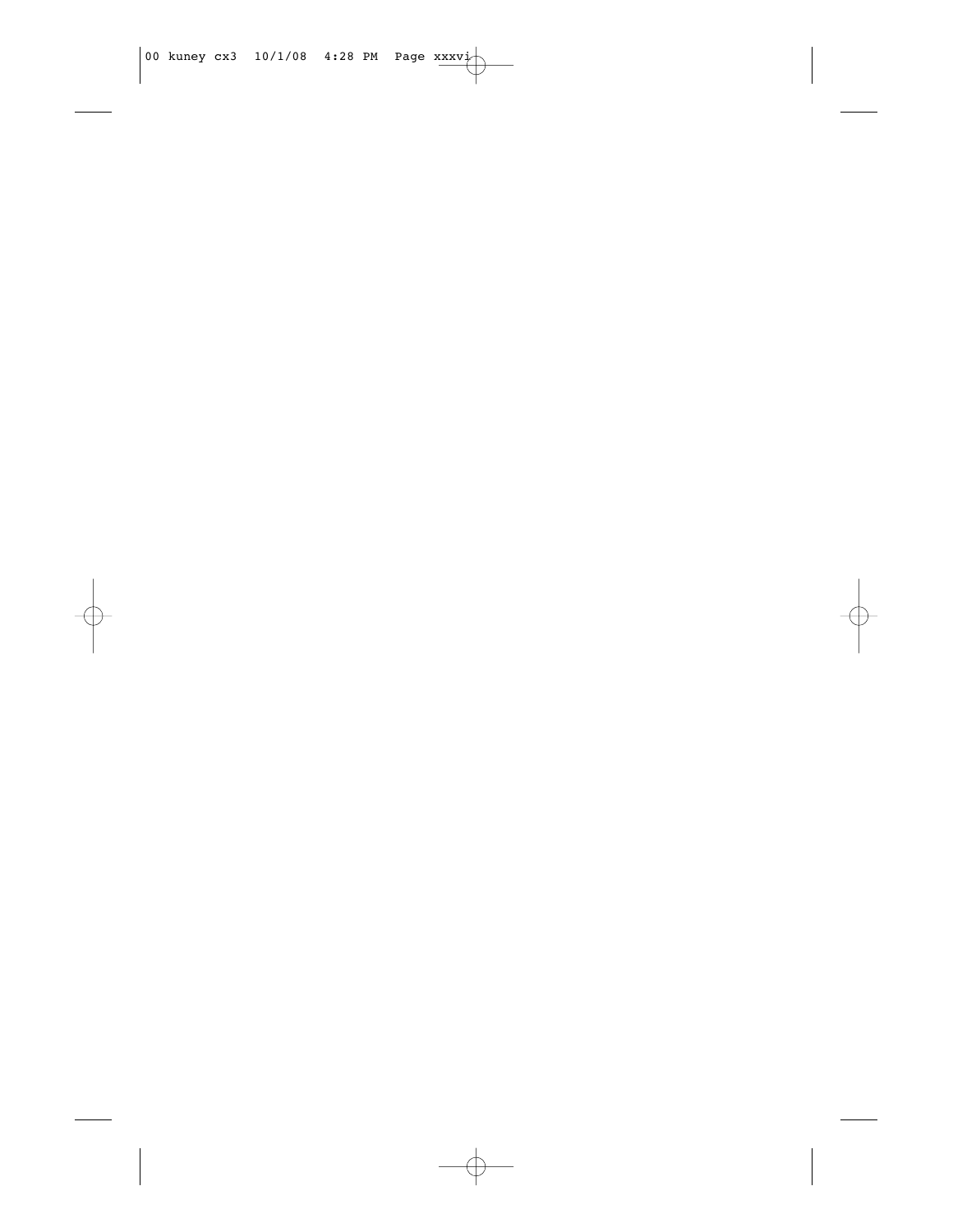## **Acknowledgments**

This book would not have been possible without substantial contributions of time and effort on the part of Clayton Center for Entrepreneurial Law Research Associates Patrick Hawley, Melissa Hunter, Leah Walker, George Robert Whitfield III, and Emily Zibart. Special thanks and recognition go to Christopher William Sherman, the principal Clayton Center Research Associate and team leader on this project with the authors.

The authors also thank The American Law Institute for permission to quote the Uniform Commercial Code and various restatements of the law:

UNIFORM COMMRCIAL CODE, copyright 2007 by The American Law Institute of the National Conference of Commissioners on Uniform State laws. Reproduced with the permission of the Permanent Editorial Board for the Uniform Commercial Code. All rights reserved.

RESTATEMENT OF THE LAW, TORTS, copyright 1939 by The American Law Institute. Reprinted with permission. All rights reserved.

RESTATEMENT THIRD, UNFAIR COMPETITION, copyright 1995 by The American Law Institute. Reprinted with permission. All rights reserved.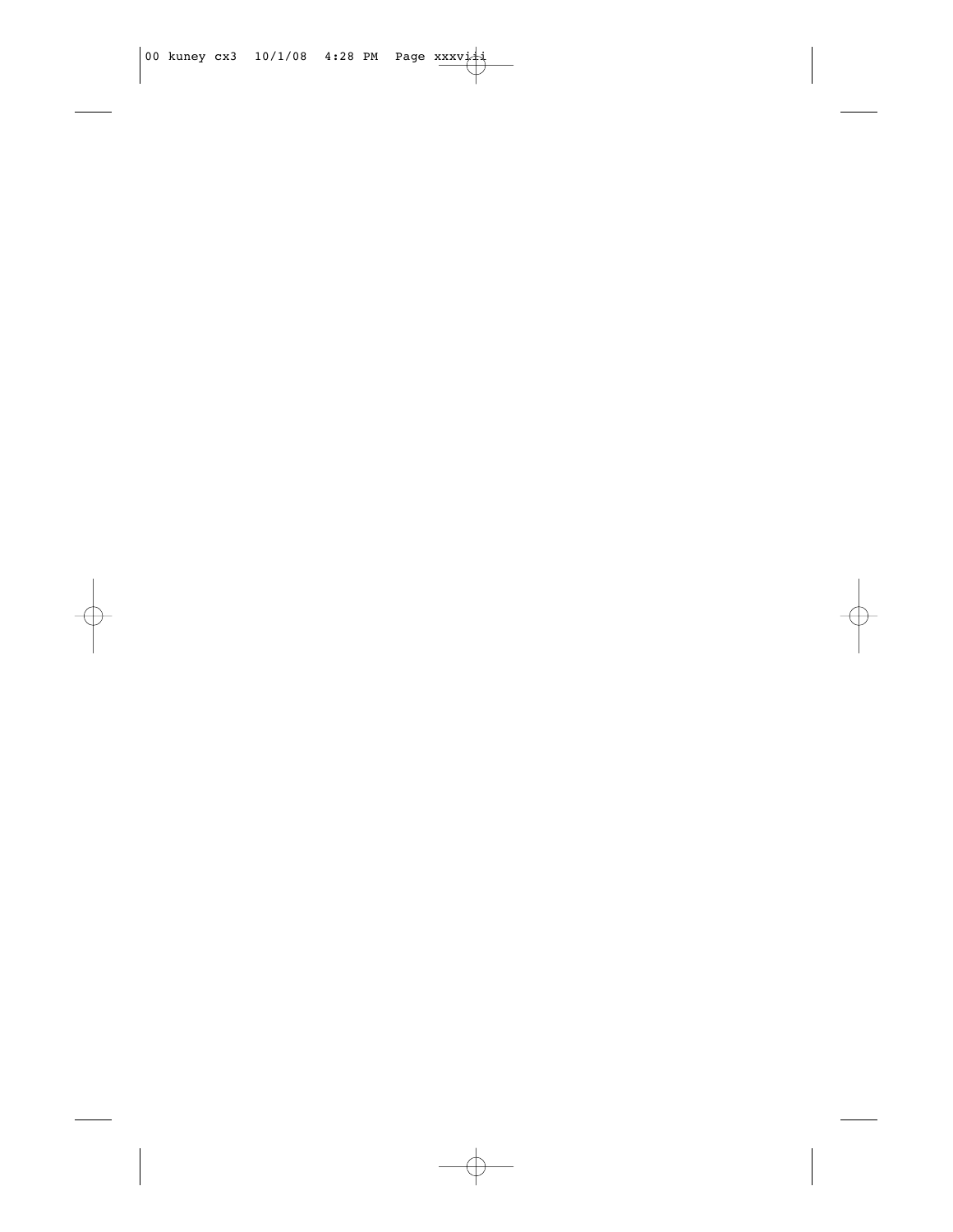## **Introduction**

Intellectual property, which consists of property rights in innovations, is central to business and technological development in the global market. In the United States, the primary intellectual property rights are protected by state trade secret law, federal patent and copyright law, and state and federal trademark law. Each body of law protects different interests and operates in different ways. Further, these areas of law undergo frequent change due to the technological innovations they foster.

Intellectual property law is something of an anomaly in American law. In our society, competition and free markets are the norm, and the law generally disfavors monopolies, at least unregulated monopolies. Yet, one group of intellectual property laws—trade secret, patent, and copyright law—grants limited monopolies to induce inventors and authors to create new inventions and works. The key word here is "limited." In addition to granting property rights, intellectual property law is concerned with limiting the intellectual property monopoly and preventing its misuse. Thus, the scope and limits of the monopoly control the extent to which intellectual property law limits competition.

The other primary group of intellectual property rights covered in this book are state and federal trademark laws. These laws also grant a monopoly — but not in exchange for innovation or creation. Rather, trademark law is meant to prevent confusion about the source of goods and services in the market. These laws are more in keeping with the American conception of the competitive marketplace. Trademark law prevents confusion about the source of goods and services by allowing the goods and services to be branded. In this way, trademark law improves the information available to market participants and lowers transaction costs associated with information gathering. Thus, trademark law promotes competition even as it grants a monopoly on the use of a particular mark.

In addition, this book covers moral rights, somewhat foreign to the American pallet, a set of protections that secures artists' control over their work and allows them some control over their reputations. Traditionally, moral rights have not been widely recognized in the United States.